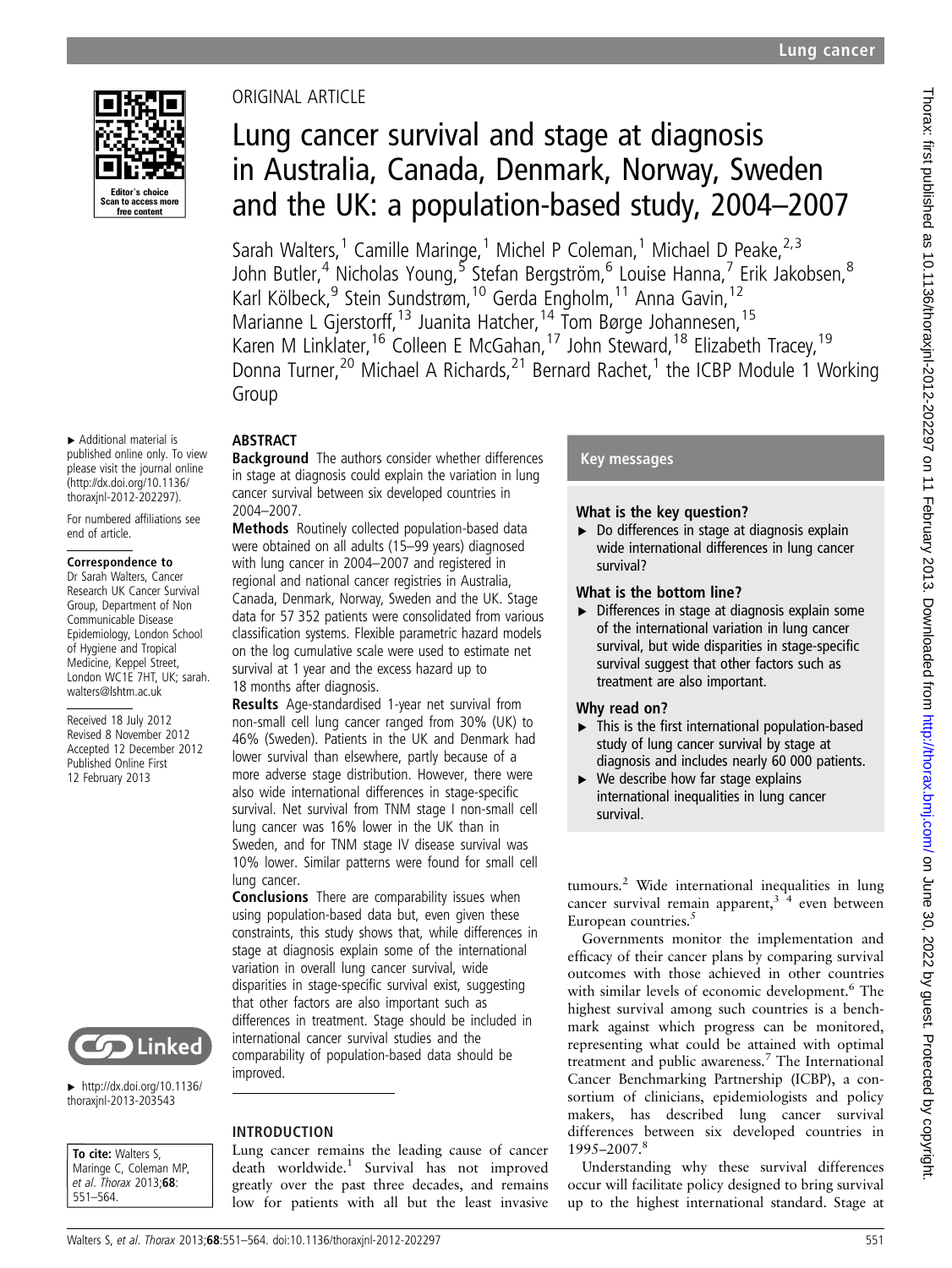diagnosis is an important prognostic factor, and international population-based studies suggest that differences in stage explain some of the survival variation for several cancers, including the ICBP study for ovarian cancer.<sup>9–12</sup> Few such studies exist for lung cancer, although stage explains some of the survival differences between Nordic countries<sup>13</sup> and within countries over time.<sup>2</sup> In this study, using population-based data, we investigate whether lung cancer survival differences may be attributable to differences in stage at diagnosis, reflecting delays in diagnosis or differences in staging procedures, or to differences in stage-specific survival which could indicate differences in treatment, staging or comorbidity.

Clinical trials are the gold standard for testing the efficacy of new therapies, but they usually exclude elderly, frail and socially marginalised patients. Trials cannot be used for international comparisons of the effectiveness of entire health systems to underpin public health policy: population-based data on the survival of all patients are required.

#### METHODS

Data were originally collected for patients diagnosed during 1995–2007 and followed up to the end of 2007 in six countries: Norway, Denmark, the UK (Northern Ireland, Wales and England), Australia (New South Wales and Victoria), Canada (Alberta, British Columbia, Manitoba and Ontario) and Sweden (clinical database of the Uppsala-Örebro and Stockholm-Gotland health regions). Adults (15–99 years) diagnosed with an invasive primary malignant tumour of the lung or bronchus (ICD-10 C34.0-C34.9) were included. Patients whose tumour registration was made from a death certificate only were excluded. Details of inclusion criteria and quality control have been published elsewhere.<sup>8</sup>

Analyses were restricted to the period 2004–2007 (232 278 patients) when stage data were more complete, and further to registries where at least 50% of patients were staged, thereby excluding Ontario, Victoria, Wales and six of the eight regional registries in England. A total of 57 352 patients were finally included in the analyses.

We requested stage data in three separate fields on the extent of the tumour (T), the degree of nodal involvement (N) and the presence of metastases (M), coded to the TNM classification.<sup>14</sup> We prioritised pathological T and N and clinical M where both

clinical and pathological data were available. Norway and New South Wales provided a locally-defined stage classified as 'local, regional, distant'.

In order to include Norway and New South Wales in the comparisons, we mapped the TNM system used in the four other countries to the US Surveillance, Epidemiology and End Results Summary Stage 2000 classification (SEER), $^{15}$  which is similar to both the Norwegian and the New South Wales 'localised, regional, distant' classifications, but better documented and more widely known.<sup>16</sup> This mapping was straightforward where we had information on each of T, N and M, but it was not possible for England which only provided a grouped TNM stage (I–IV). We therefore present two sets of analyses: one in which stage is categorised to the TNM classification system, which may be more relevant for clinicians but excludes Australia and Norway, and another in which stage is classified as 'localised, regional, distant' (SEER), which excludes England.

We examined non-small cell (NSCLC) and small cell lung cancer (SCLC) separately because of their different aetiology and clinical behaviour. NSCLC represents over 80% of lung cancers, and we included non-microscopically verified tumours in this group. NSCLCs grow more slowly and are generally more amenable to treatment, whereas SCLC is more aggressive although short-term survival can be extended with chemotherapy.

#### Statistical analyses

We estimated net survival and its mortality equivalent (the excess hazard) using a flexible parametric model implemented in the Stata command stpm2<sup>17</sup> (StataCorp LP, College Station, Texas, USA, web appendix para 1). Net survival (or excess hazard) is the survival (or the mortality) of cancer patients after background mortality in the general population has been taken into account. Background mortality was taken from life tables specific to sex, single year of age, region of residence and year of death.<sup>8</sup>

Analysis was first stratified by stage at diagnosis; age at diagnosis and country of residence were included as covariates and their effects allowed to vary with time since diagnosis. Non-linear effects of continuous covariates and time-dependent

| Table 1 Sex of patients, proportion not microscopically verified and histological subtypes |  |  |  |
|--------------------------------------------------------------------------------------------|--|--|--|
|                                                                                            |  |  |  |

|                                                                              | Australia* | Canadat | <b>Denmark</b> | <b>Norway</b> | Sweden# | <b>UKS</b> |
|------------------------------------------------------------------------------|------------|---------|----------------|---------------|---------|------------|
| Number of patients¶                                                          | 12233      | 9805    | 16058          | 9445          | 5246    | 26 243     |
| % Men                                                                        | 62.2       | 52.9    | 53.6           | 59.1          | 52.3    | 60.1       |
| % Without microscopic verification**                                         | 14.4       | 18.2    | 13.5           | 10.1          | 5.2     | 26.0       |
| Histological subtype as % of microscopically verified tumours (ICD-O-3 code) |            |         |                |               |         |            |
| Adenocarcinoma (8140-8576)                                                   | 35.6       | 41.0    | 35.4           | 36.5          | 44.8    | 25.2       |
| Squamous cell (8050-8084)                                                    | 20.0       | 20.9    | 22.1           | 22.6          | 21.8    | 27.6       |
| Large cell (8012-8035, 8046)                                                 | 26.7       | 20.0    | 14.8           | 17.2          | 15.6    | 23.3       |
| Small cell (8040-8045)                                                       | 12.9       | 14.4    | 17.1           | 18.0          | 13.6    | 16.7       |
| Othert <sub>t</sub>                                                          | 4.9        | 3.7     | 10.7           | 5.8           | 4.2     | 7.1        |

\*Australia: New South Wales.

†Canada: Alberta and Manitoba.

‡Sweden: Uppsala-Örebro and Stockholm-Gotland health regions.

§UK (TNM analysis): West Midlands Cancer Intelligence Unit and the Eastern Cancer Registry and Information Centre in England and Northern Ireland; UK (SEER analysis): Northern<br>Ireland. Ireland.<br>¶This table refers to patients included in the TNM analyses for Canada, Denmark, Sweden and the UK, and to the patients included in SEER analyses for Australia and Norway.

\*\*Includes patients with morphological verification but missing morphology (ICD-O-3 code 9990 and above).

††Carcinomas (8010-8011), basal cell (8090-8110), transitional cell (812-813), sarcomas (8800-8921), other, Not Otherwise Specified (8000-8005, 8580-8790, 8930-9989).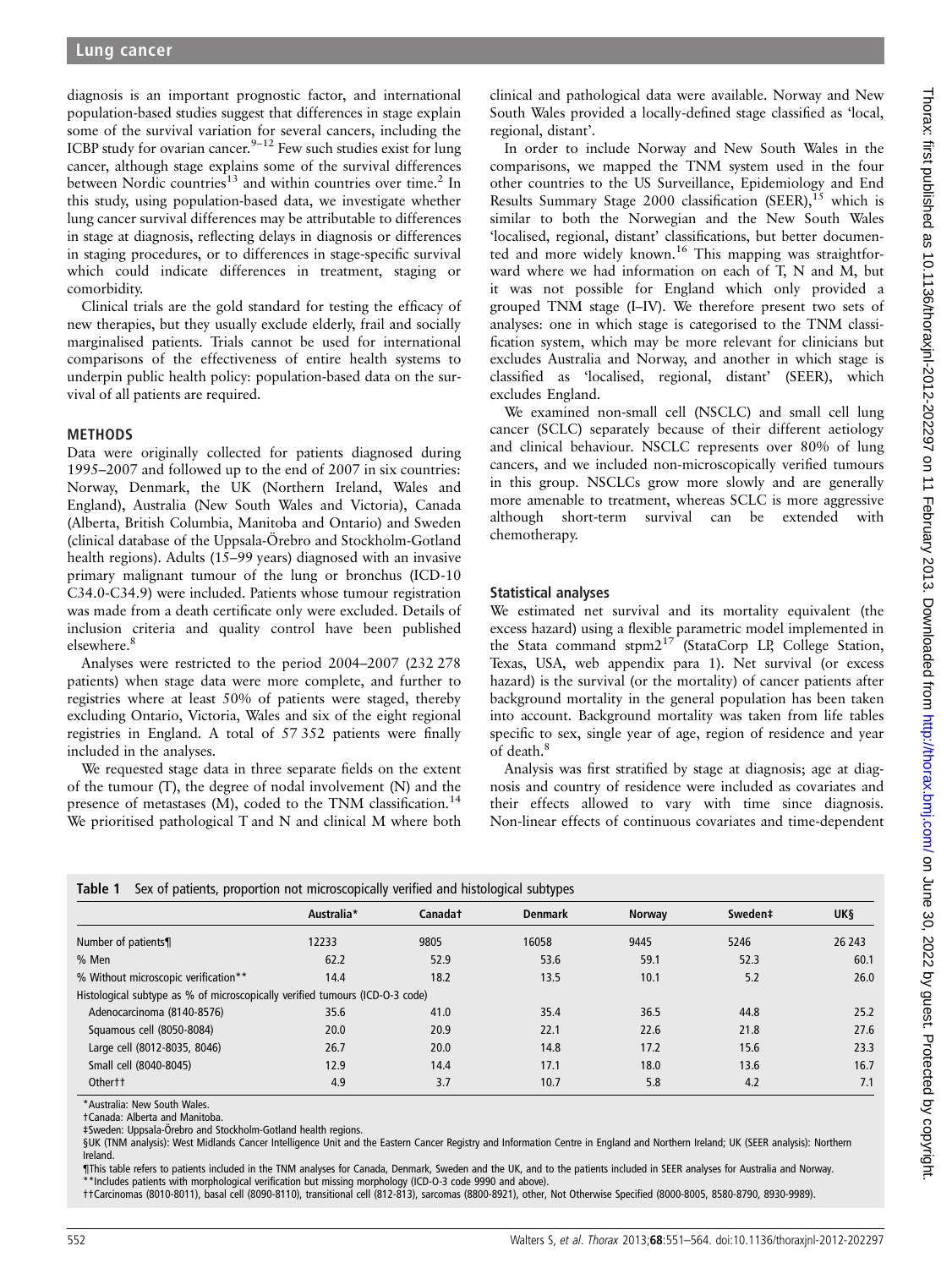#### Table 2 Number of patients with non-small cell lung cancer (NSCLC) and small cell lung cancer (SCLC) diagnosed during 2004–2007: country and stage at diagnosis (TNM and SEER Summary Stage 2000), before and after imputation

|            | <b>TNM</b> stage        |                |                |              |                                                                                            |             |                |              |              |                                            | <b>SEER Summary Stage 2000</b> |                      |                      |                                                                    |                   |                      |                      |                                     |
|------------|-------------------------|----------------|----------------|--------------|--------------------------------------------------------------------------------------------|-------------|----------------|--------------|--------------|--------------------------------------------|--------------------------------|----------------------|----------------------|--------------------------------------------------------------------|-------------------|----------------------|----------------------|-------------------------------------|
|            |                         | Non-small cell |                |              |                                                                                            | Small cell  |                |              |              |                                            | Non-small cell                 |                      |                      |                                                                    | Small-cell        |                      |                      |                                     |
|            |                         |                |                | $\%$         |                                                                                            |             |                | $\%$         |              |                                            |                                |                      | $\frac{0}{0}$        |                                                                    |                   |                      | $\frac{0}{0}$        |                                     |
|            | Stage                   |                | Mean age<br>at |              | After<br>Number¶ diagnosis Observed imputation Number¶ diagnosis Observed imputation Stage |             | Mean age<br>at |              | After        |                                            |                                | Mean age<br>at       |                      | After<br>Number¶ diagnosis  Observed imputation  Number¶ diagnosis |                   | Mean age<br>at       |                      | After<br><b>Observed imputation</b> |
| Australia* |                         |                |                |              |                                                                                            |             |                |              |              | $\mathsf{All}$<br>patients                 | 10878                          | 70.5                 |                      |                                                                    | 1355              | 69.1                 |                      |                                     |
|            |                         |                |                |              |                                                                                            |             |                |              |              | <b>Missing</b><br>stage                    | 2541                           | 73.4                 | 23.4                 |                                                                    | 252               | 69.2                 | 18.6                 |                                     |
|            |                         |                |                |              |                                                                                            |             |                |              |              | Localised 2500<br>Regional 1878<br>Distant | 3959                           | 70.8<br>69.0<br>69.3 | 30.0<br>22.5<br>47.5 | 30.8<br>22.8<br>46.4                                               | 249<br>178<br>676 | 68.2<br>69.3<br>69.5 | 22.6<br>16.1<br>61.3 | 23.8<br>16.6<br>59.6                |
| Canadat    | All patients 8648       |                | 70.2           |              |                                                                                            | 1157        | 67.7           |              |              | All<br>patients                            | 8648                           | 70.2                 |                      |                                                                    | 1157              | 67.7                 |                      |                                     |
|            | <b>Missing</b><br>stage | 485            | 72.9           | 5.6          |                                                                                            | 24          | 72.8           | 2.1          |              | Missing<br>stage                           | 568                            | 73.2                 | 6.6                  |                                                                    | 46                | 70.6                 | 4.0                  |                                     |
|            |                         | 1635           | 70.6           | 20.0         | 20.1                                                                                       | 37          | 70.3           | 3.3          | 3.3          | Localised 1635                             |                                | 70.6                 | 20.2                 | 20.3                                                               | 37                | 70.3                 | 3.3                  | 3.3                                 |
|            | $\mathbf{I}$            | 409            | 69.3           | 5.0          | 5.0                                                                                        | 19          | 66.1           | 1.7          | 1.7          | Regional 2141                              |                                | 70.9                 | 26.5                 | 26.5                                                               | 292               | 67.9                 | 26.3                 | 26.2                                |
|            | $\mathop{\text{III}}$   | 2155           | 71.0           | 26.4         | 26.4                                                                                       | 360         | 67.7           | 31.8         | 31.8         | Distant                                    | 4304                           | 69.3                 | 53.3                 | 53.1                                                               | 782               | 67.3                 | 70.4                 | 70.5                                |
|            | IV                      | 3964           | 69.3           | 48.6         | 48.4                                                                                       | 717         | 67.4           | 63.3         | 63.3         |                                            |                                |                      |                      |                                                                    |                   |                      |                      |                                     |
| Denmark    | All patients 13681      |                | 69.0           |              |                                                                                            | 2377        | 67.7           |              |              | All<br>patients                            | 13681                          | 69.0                 |                      |                                                                    | 2377              | 67.7                 |                      |                                     |
|            | <b>Missing</b><br>stage | 1535           | 74.8           | 11.2         |                                                                                            | 194         | 70.6           | 8.2          |              | Missing<br>stage                           | 1535                           | 74.8                 | 11.2                 |                                                                    | 194               | 70.6                 | 8.2                  |                                     |
|            |                         | 1749           | 69.0           | 14.4         | 14.0                                                                                       | 63          | 69.6           | 2.9          | 3.7          | Localised 1749                             |                                | 69.0                 | 14.4                 | 14.0                                                               | 63                | 69.6                 | 2.9                  | 2.9                                 |
|            | $\mathbf{I}$            | 701            | 68.4           | 5.8          | 5.7                                                                                        | 36          | 67.5           | 1.6          | 2.2          | Regional 2959                              |                                | 68.5                 | 24.4                 | 24.1                                                               | 333               | 67.7                 | 15.3                 | 15.1                                |
|            | $\mathbb{I}$<br>IV      | 3019<br>6677   | 68.2<br>68.1   | 24.9<br>55.0 | 24.6<br>55.7                                                                               | 511<br>1573 | 67.2<br>67.5   | 23.4<br>72.1 | 23.1<br>71.0 | Distant                                    | 7438                           | 68.0                 | 61.2                 | 61.9                                                               | 1787              | 67.4                 | 81.9                 | 82.0                                |
| Norway     | All patients            |                |                |              |                                                                                            |             |                |              |              | All<br>patients                            | 7921                           | 70.0                 |                      |                                                                    | 1524              | 67.8                 |                      |                                     |
|            | <b>Missing</b><br>stage |                |                |              |                                                                                            |             |                |              |              | Missing 787<br>stage                       |                                | 73.4                 | 9.9                  |                                                                    | 111               | 68.1                 | 7.3                  |                                     |
|            |                         |                |                |              |                                                                                            |             |                |              |              | Localised 1256                             |                                | 70.2                 | 17.6                 | 17.7                                                               | 72                | 69.4                 | 5.1                  | 5.3                                 |
|            | $\mathbf{I}$            |                |                |              |                                                                                            |             |                |              |              | Regional 2382                              |                                | 69.8                 | 33.4                 | 33.6                                                               | 372               | 66.7                 | 26.3                 | 26.6                                |
|            | Ш<br>IV                 |                |                |              |                                                                                            |             |                |              |              | Distant                                    | 3496                           | 69.3                 | 49.0                 | 48.6                                                               | 969               | 68.1                 | 68.6                 | 68.2                                |
| Sweden‡    | All patients 4570       |                | 69.3           |              |                                                                                            | 676         | 68.8           |              |              | All<br>patients                            | 4570                           | 69.3                 |                      |                                                                    | 676               | 68.8                 |                      |                                     |
|            | <b>Missing</b><br>stage | 266            | 74.8           | 5.8          |                                                                                            | 31          | 70.7           | 4.6          |              | Missing 266<br>stage                       |                                | 74.8                 | 5.8                  |                                                                    | 31                | 70.7                 | 4.6                  |                                     |
|            |                         | 850            | 69.0           | 19.7         | 19.6                                                                                       | 23          | 69.8           | 3.6          | 3.6          | Localised 850                              |                                | 69.0                 | 19.7                 | 19.6                                                               | 23                | 69.8                 | 3.6                  | 3.5                                 |
|            | H                       | 152            | 70.4           | 3.5          | 3.5                                                                                        | 8           | 70.1           | 1.2          | 1.3          | Regional 1090                              |                                | 70.1                 | 25.3                 | 25.2                                                               | 116               | 68.7                 | 18.0                 | 17.9                                |
|            | Ш<br>IV                 | 1286<br>2016   | 69.6<br>68.4   | 29.9<br>46.8 | 29.9<br>47.0                                                                               | 203<br>411  | 68.4<br>68.7   | 31.5<br>63.7 | 31.4<br>63.7 | Distant                                    | 2364                           | 68.4                 | 54.9                 | 55.2                                                               | 506               | 68.6                 | 78.4                 | 78.6                                |

553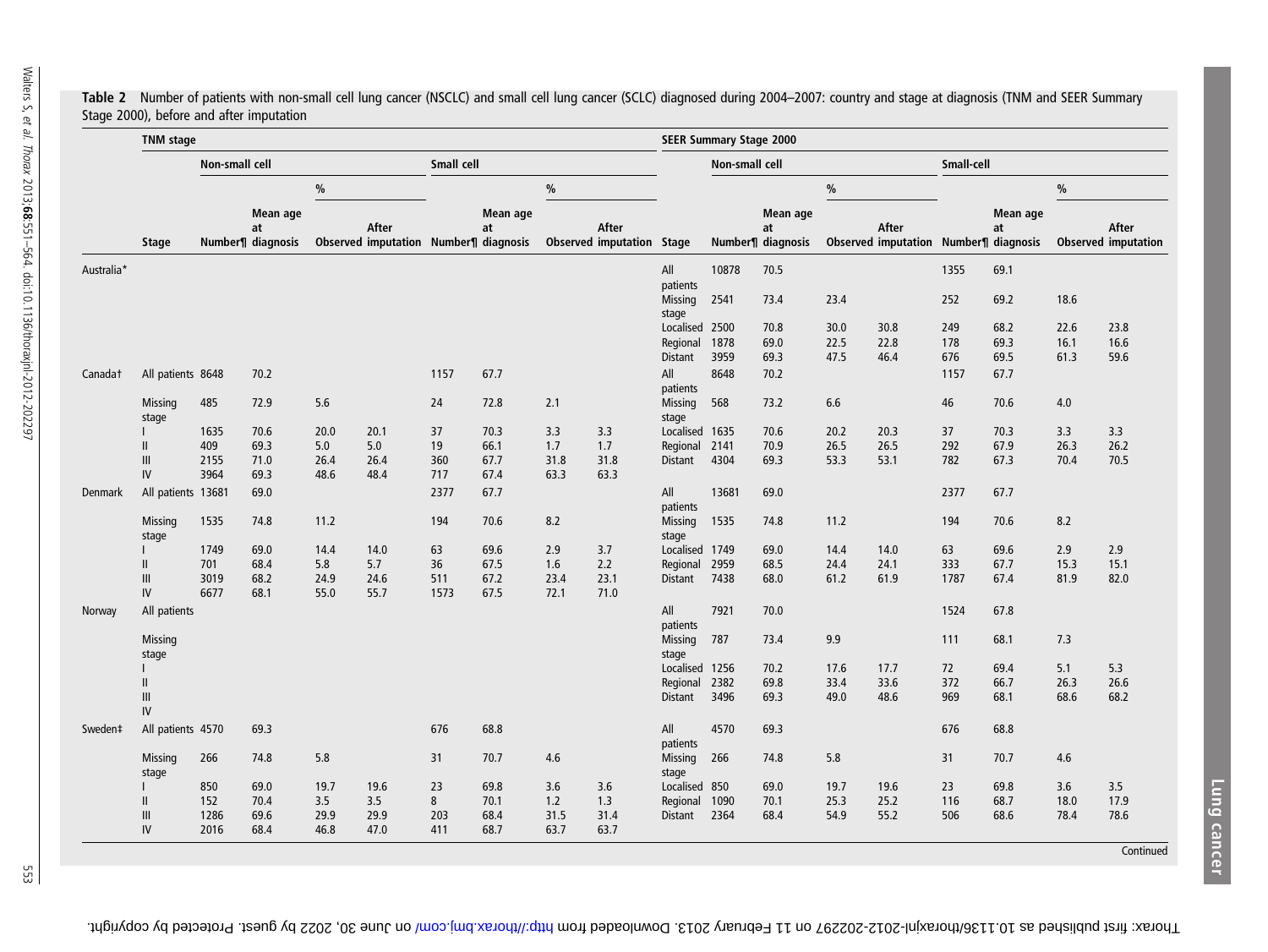| Observed imputation<br>After<br>8.4<br>11.0<br>80.7<br>42.6<br>6.9<br>10.8<br>82.2<br>వ్<br>Observed imputation Number¶ diagnosis<br>Mean age<br>66.4<br>68.5<br>66.1<br>66.7<br>64.5<br>ã<br>Small-cell<br>192<br>$\frac{8}{28}$<br>451<br>After<br>$15.9$<br>$28.1$<br>$56.0$<br>$\frac{2}{1}$<br>$\frac{2}{3}$<br>$\frac{3}{3}$<br>39.2<br>$\%$<br>Number¶ diagnosis<br>Mean age<br>70.6<br>713<br>694<br>682<br>73.1<br>Non-small cell<br>đ<br>1299<br>346<br>588<br>1078<br>3311<br>Localised<br>Regional<br>patients<br>Missing<br>Distant<br>Observed imputation Stage<br>stage<br>After<br>4 m N G<br>4 m N G<br>4 m N G<br>38.4<br>4 3 3 4 4<br>4 3 4 4<br>4 3 4 4<br>వ్<br>Number¶ diagnosis Observed imputation Number¶ diagnosis<br>Mean age<br>5<br>2<br>2<br>2<br>2<br>2<br>2<br>2<br>2<br>2<br>2<br>2<br>2<br>2<br>2<br>2<br><br>68.2<br>69.2<br>ನ<br>$\overline{e}$<br>Small<br>1249<br>3250<br>1309<br>529<br>96<br>5<br>After<br>13.5<br>28.6<br>51.0<br>$6.\overline{8}$<br>#Sweden: Uppsala-Örebro and Stockholm-Gotland health regions.<br>14.8<br>30.3<br>29.5<br>48.4<br>7.3<br>వ్<br>Mean age<br>71.8<br>73.9<br>71.8<br>70.9<br>71.6<br>70.2<br>Non-small cell<br>đ<br>All patients 22993<br>tCanada: Alberta and Manitoba.<br>6975<br>2376<br>1165<br>4718<br>7759<br>*Australia: New South Wales.<br>Missing<br>Stage<br>stage<br><b>UKS</b> | <b>TNM</b> stage                       |  |  |  |  | SEER Summary Stage 2000 |  |  |  |  |
|-------------------------------------------------------------------------------------------------------------------------------------------------------------------------------------------------------------------------------------------------------------------------------------------------------------------------------------------------------------------------------------------------------------------------------------------------------------------------------------------------------------------------------------------------------------------------------------------------------------------------------------------------------------------------------------------------------------------------------------------------------------------------------------------------------------------------------------------------------------------------------------------------------------------------------------------------------------------------------------------------------------------------------------------------------------------------------------------------------------------------------------------------------------------------------------------------------------------------------------------------------------------------------------------------------------------------------------------------------------------------|----------------------------------------|--|--|--|--|-------------------------|--|--|--|--|
|                                                                                                                                                                                                                                                                                                                                                                                                                                                                                                                                                                                                                                                                                                                                                                                                                                                                                                                                                                                                                                                                                                                                                                                                                                                                                                                                                                         |                                        |  |  |  |  |                         |  |  |  |  |
|                                                                                                                                                                                                                                                                                                                                                                                                                                                                                                                                                                                                                                                                                                                                                                                                                                                                                                                                                                                                                                                                                                                                                                                                                                                                                                                                                                         |                                        |  |  |  |  |                         |  |  |  |  |
|                                                                                                                                                                                                                                                                                                                                                                                                                                                                                                                                                                                                                                                                                                                                                                                                                                                                                                                                                                                                                                                                                                                                                                                                                                                                                                                                                                         |                                        |  |  |  |  |                         |  |  |  |  |
|                                                                                                                                                                                                                                                                                                                                                                                                                                                                                                                                                                                                                                                                                                                                                                                                                                                                                                                                                                                                                                                                                                                                                                                                                                                                                                                                                                         |                                        |  |  |  |  |                         |  |  |  |  |
|                                                                                                                                                                                                                                                                                                                                                                                                                                                                                                                                                                                                                                                                                                                                                                                                                                                                                                                                                                                                                                                                                                                                                                                                                                                                                                                                                                         |                                        |  |  |  |  |                         |  |  |  |  |
|                                                                                                                                                                                                                                                                                                                                                                                                                                                                                                                                                                                                                                                                                                                                                                                                                                                                                                                                                                                                                                                                                                                                                                                                                                                                                                                                                                         |                                        |  |  |  |  |                         |  |  |  |  |
|                                                                                                                                                                                                                                                                                                                                                                                                                                                                                                                                                                                                                                                                                                                                                                                                                                                                                                                                                                                                                                                                                                                                                                                                                                                                                                                                                                         |                                        |  |  |  |  |                         |  |  |  |  |
|                                                                                                                                                                                                                                                                                                                                                                                                                                                                                                                                                                                                                                                                                                                                                                                                                                                                                                                                                                                                                                                                                                                                                                                                                                                                                                                                                                         |                                        |  |  |  |  |                         |  |  |  |  |
|                                                                                                                                                                                                                                                                                                                                                                                                                                                                                                                                                                                                                                                                                                                                                                                                                                                                                                                                                                                                                                                                                                                                                                                                                                                                                                                                                                         |                                        |  |  |  |  |                         |  |  |  |  |
|                                                                                                                                                                                                                                                                                                                                                                                                                                                                                                                                                                                                                                                                                                                                                                                                                                                                                                                                                                                                                                                                                                                                                                                                                                                                                                                                                                         |                                        |  |  |  |  |                         |  |  |  |  |
|                                                                                                                                                                                                                                                                                                                                                                                                                                                                                                                                                                                                                                                                                                                                                                                                                                                                                                                                                                                                                                                                                                                                                                                                                                                                                                                                                                         |                                        |  |  |  |  |                         |  |  |  |  |
|                                                                                                                                                                                                                                                                                                                                                                                                                                                                                                                                                                                                                                                                                                                                                                                                                                                                                                                                                                                                                                                                                                                                                                                                                                                                                                                                                                         |                                        |  |  |  |  |                         |  |  |  |  |
|                                                                                                                                                                                                                                                                                                                                                                                                                                                                                                                                                                                                                                                                                                                                                                                                                                                                                                                                                                                                                                                                                                                                                                                                                                                                                                                                                                         |                                        |  |  |  |  |                         |  |  |  |  |
|                                                                                                                                                                                                                                                                                                                                                                                                                                                                                                                                                                                                                                                                                                                                                                                                                                                                                                                                                                                                                                                                                                                                                                                                                                                                                                                                                                         |                                        |  |  |  |  |                         |  |  |  |  |
|                                                                                                                                                                                                                                                                                                                                                                                                                                                                                                                                                                                                                                                                                                                                                                                                                                                                                                                                                                                                                                                                                                                                                                                                                                                                                                                                                                         | INumber of patients before imputation. |  |  |  |  |                         |  |  |  |  |

effects were modelled with cubic splines. Interactions between age and country were assessed with the likelihood ratio test. Final models were selected based on the Akaike Information Criterion and examination of Martingale residuals (web appendix para 2). Patients were censored 3 years after diagnosis, but we provide estimates up to 18 months after diagnosis because model stability requires follow-up beyond the last survival estimate.<sup>18</sup>

We first treated patients with missing stage as a separate category. Multiple imputation by chained equations was then conducted to include patients with missing stage in the analyses using the Stata command ice<sup>19</sup> (web appendix para 3). We ran the imputation model 15 times and combined the results under Rubin's rules.<sup>19</sup> We then re-estimated stage-specific survival using the 15 imputed datasets by repeating the survival analysis modelling strategy described above, and compared the range of survival estimates with the estimates for patients with known stage.

We present survival estimates by age, stage and country. All-ages estimates were standardised using stage-speci fic weights based on the age distribution observed across all countries (see online web appendix, tables 1 and 2).

# RESULTS

#### Descriptive statistics

Men represented between 52.3% (Sweden) and 62.2% (Australia) of all patients (table 1). In the UK, 26.0% of tumours were not microscopically veri fied compared with 5.2% in Sweden (table 1). Among microscopically-con firmed tumours, the percentage of SCLC varied from 12.9% in Australia to 18.0% in Norway. The proportion of adenocarcinomas ranged from 25.2% (UK) to 44.8% (Sweden). The age distribution at diagnosis was similar in all countries, with mean age about 70 years (table 2). Patients for whom information on stage at diagnosis was missing tended to be older (mean age about 73 years). Patients diagnosed at a more advanced stage tended to be younger than those diagnosed at an earlier stage, and older patients were more likely to be missing data on stage (see online web appendix figure 1).

#### Stage at diagnosis

The UK had the highest proportion of patients for whom data on stage (TNM) at diagnosis were missing, both for NSCLC (30.3% vs 5.6 –11.2% elsewhere) and for SCLC (38.4% vs 2.1 –8.2%). The proportion was also relatively high in Australia (SEER), both for NSCLC (23.4%) and SCLC (18.6%) (table 2).

Lung cancer is generally diagnosed at an advanced stage. For NSCLC, the proportion with metastatic disease (TNM stage IV) ranged from 46.8% in Sweden to 55.0% in Denmark, or (SEER 'distant') from 47.5% in Australia to 61.2% in Denmark. The proportion of early stage NSCLC was lowest in Denmark and the UK.

For SCLC, 72.1% of patients in Denmark had metastatic disease (TNM stage IV) compared with less than 66% elsewhere. For SEER 'distant', the proportion ranged from 61.3% in Australia to around 82% in Denmark and the UK (table 2).

Imputing TNM or SEER stage where it was missing did not consistently shift stage distribution towards a more or less advanced stage. The increase in the proportion of TNM stage IV was 0.2–2.6% for patients with NSCLC (table 2) and −1.1% to +0.3% for those with SCLC.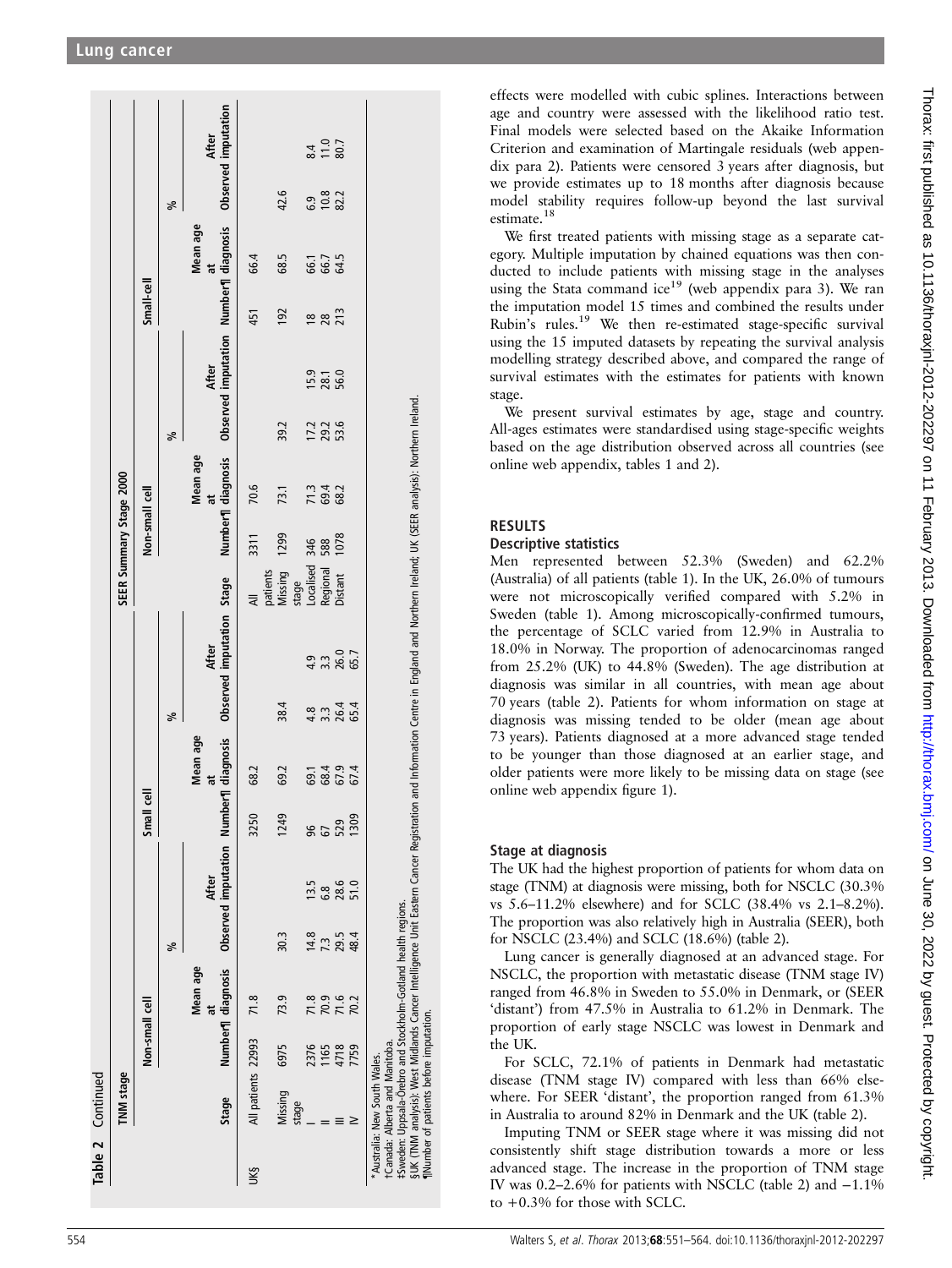|                  | Australia* |        | Canadat |              | <b>Denmark</b> |              | <b>Norway</b> |        | Sweden# |              | <b>UK§</b> |              |
|------------------|------------|--------|---------|--------------|----------------|--------------|---------------|--------|---------|--------------|------------|--------------|
|                  | NS (%)     | 95% CI | NS (%)  | 95% CI       | NS (%)         | 95% CI       | NS (%)        | 95% CI | NS (%)  | 95% CI       | NS (%)     | 95% CI       |
| TNM stage        |            |        |         |              |                |              |               |        |         |              |            |              |
| All patients     |            |        |         |              |                |              |               |        |         |              |            |              |
| All ages         |            |        | 41.8    | 40.7 to 42.8 | 35.4           | 34.6 to 36.2 |               |        | 46.1    | 44.7 to 47.5 | 28.8       | 28.3 to 29.4 |
| Age-standardised |            |        | 41.7    | 40.9 to 42.5 | 34.1           | 33.5 to 34.7 |               |        | 45.5    | 44.5 to 46.6 | 29.6       | 29.1 to 30.0 |
| $15 - 54$        |            |        | 50.4    | 47.9 to 53.0 | 45.4           | 43.3 to 47.4 |               |        | 54.2    | 50.6 to 57.7 | 41.5       | 39.6 to 43.5 |
| $55 - 74$        |            |        | 44.2    | 42.9 to 45.5 | 39.3           | 38.4 to 40.3 |               |        | 48.0    | 46.4 to 49.7 | 32.5       | 31.7 to 33.2 |
| 75-99            |            |        | 36.0    | 34.5 to 37.5 | 24.9           | 23.8 to 26.0 |               |        | 40.7    | 38.5 to 42.9 | 22.6       | 21.8 to 23.3 |
| Stage I          |            |        |         |              |                |              |               |        |         |              |            |              |
| All ages         |            |        | 86.2    | 84.6 to 87.8 | 75.0           | 73.1 to 76.9 |               |        | 88.8    | 86.7 to 90.9 | 71.1       | 69.4 to 72.9 |
| Age-standardised |            |        | 86.3    | 85.3 to 87.3 | 73.3           | 71.9 to 74.6 |               |        | 88.4    | 87.0 to 89.8 | 72.5       | 71.4 to 73.6 |
| $15 - 54$        |            |        | 95.5    | 94.1 to 96.9 | 92.4           | 90.6 to 94.2 |               |        | 94.5    | 92.1 to 96.8 | 90.0       | 88.0 to 92.0 |
| $55 - 74$        |            |        | 89.5    | 88.0 to 91.0 | 79.7           | 77.8 to 81.6 |               |        | 89.9    | 87.9 to 91.8 | 77.5       | 75.6 to 79.3 |
| 75-99            |            |        | 79.5    | 76.6 to 82.3 | 59.8           | 56.2 to 63.5 |               |        | 85.2    | 81.6 to 88.8 | 60.9       | 58.2 to 63.6 |
| Stage II         |            |        |         |              |                |              |               |        |         |              |            |              |
| All ages         |            |        | 79.0    | 75.2 to 82.7 | 60.8           | 57.1 to 64.5 |               |        | 70.3    | 63.1 to 77.6 | 58.6       | 55.7 to 61.5 |
| Age-standardised |            |        | 78.5    | 76.3 to 80.7 | 59.1           | 56.8 to 61.5 |               |        | 70.7    | 66.8 to 74.7 | 59.8       | 57.9 to 61.7 |
| $15 - 54$        |            |        | 89.7    | 86.6 to 92.8 | 79.0           | 73.6 to 84.4 |               |        | 88.7    | 83.2 to 94.1 | 79.9       | 74.5 to 85.2 |
| $55 - 74$        |            |        | 82.4    | 79.0 to 85.9 | 64.9           | 61.1 to 68.8 |               |        | 75.5    | 69.0 to 82.1 | 65.3       | 62.1 to 68.5 |
| 75-99            |            |        | 69.0    | 63.6 to 74.5 | 46.0           | 40.8 to 51.2 |               |        | 58.2    | 48.6 to 67.8 | 45.5       | 41.6 to 49.4 |
| Stage III        |            |        |         |              |                |              |               |        |         |              |            |              |
| All ages         |            |        | 43.2    | 41.3 to 45.2 | 45.0           | 43.3 to 46.8 |               |        | 47.1    | 44.5 to 49.8 | 34.4       | 33.1 to 35.8 |
| Age-standardised |            |        | 44.0    | 42.5 to 45.4 | 42.8           | 41.5 to 44.1 |               |        | 46.4    | 44.5 to 48.4 | 35.3       | 34.3 to 36.3 |
| $15 - 54$        |            |        | 53.5    | 48.1 to 58.9 | 57.8           | 53.6 to 61.9 |               |        | 55.4    | 48.3 to 62.4 | 44.4       | 40.2 to 48.6 |
| $55 - 74$        |            |        | 49.3    | 46.7 to 51.8 | 49.4           | 47.4 to 51.5 |               |        | 52.5    | 49.4 to 55.7 | 39.6       | 37.9 to 41.4 |
| $75 - 99$        |            |        | 33.2    | 30.4 to 35.9 | 30.8           | 28.0 to 33.5 |               |        | 35.7    | 31.8 to 39.6 | 26.3       | 24.6 to 28.1 |
| Stage IV         |            |        |         |              |                |              |               |        |         |              |            |              |
| All ages         |            |        | 16.8    | 15.7 to 17.8 | 21.4           | 20.5 to 22.3 |               |        | 25.9    | 24.1 to 27.7 | 15.5       | 14.7 to 16.2 |
| Age-standardised |            |        | 16.8    | 16.0 to 17.6 | 20.8           | 20.1 to 21.5 |               |        | 25.6    | 24.3 to 27.0 | 15.9       | 15.3 to 16.4 |
| $15 - 54$        |            |        | 24.0    | 21.0 to 27.1 | 27.4           | 24.9 to 29.8 |               |        | 31.1    | 26.3 to 35.9 | 24.5       | 22.0 to 27.1 |
| $55 - 74$        |            |        | 17.5    | 16.1 to 18.8 | 23.5           | 22.4 to 24.6 |               |        | 27.1    | 24.9 to 29.2 | 17.1       | 16.1 to 18.0 |
| 75-99            |            |        | 13.2    | 11.7 to 14.6 | 14.4           | 13.2 to 15.7 |               |        | 21.7    | 19.0 to 24.5 | 10.9       | 9.9 to 11.8  |
| Missing stage    |            |        |         |              |                |              |               |        |         |              |            |              |
| All ages         |            |        | 42.2    | 38.4 to 46.0 | 19.2           | 17.3 to 21.0 |               |        | 34.4    | 29.0 to 39.9 | 20.6       | 19.7 to 21.5 |
| Age-standardised |            |        | 38.7    | 35.4 to 42.0 | 19.6           | 18.1 to 21.1 |               |        | 34.7    | 30.4 to 39.1 | 20.6       | 19.9 to 21.2 |
| $15 - 54$        |            |        | 88.4    | 82.4 to 94.4 | 40.5           | 31.7 to 49.3 |               |        | 49.7    | 31.0 to 68.5 | 42.1       | 38.0 to 46.1 |
| $55 - 74$        |            |        | 40.8    | 34.4 to 47.2 | 21.3           | 18.4 to 24.1 |               |        | 40.2    | 31.5 to 48.9 | 23.7       | 22.4 to 25.0 |
| $75 - 99$        |            |        | 33.2    | 28.0 to 38.5 | 15.8           | 13.6 to 18.1 |               |        | 29.7    | 23.1 to 36.3 | 16.0       | 14.9 to 17.0 |

555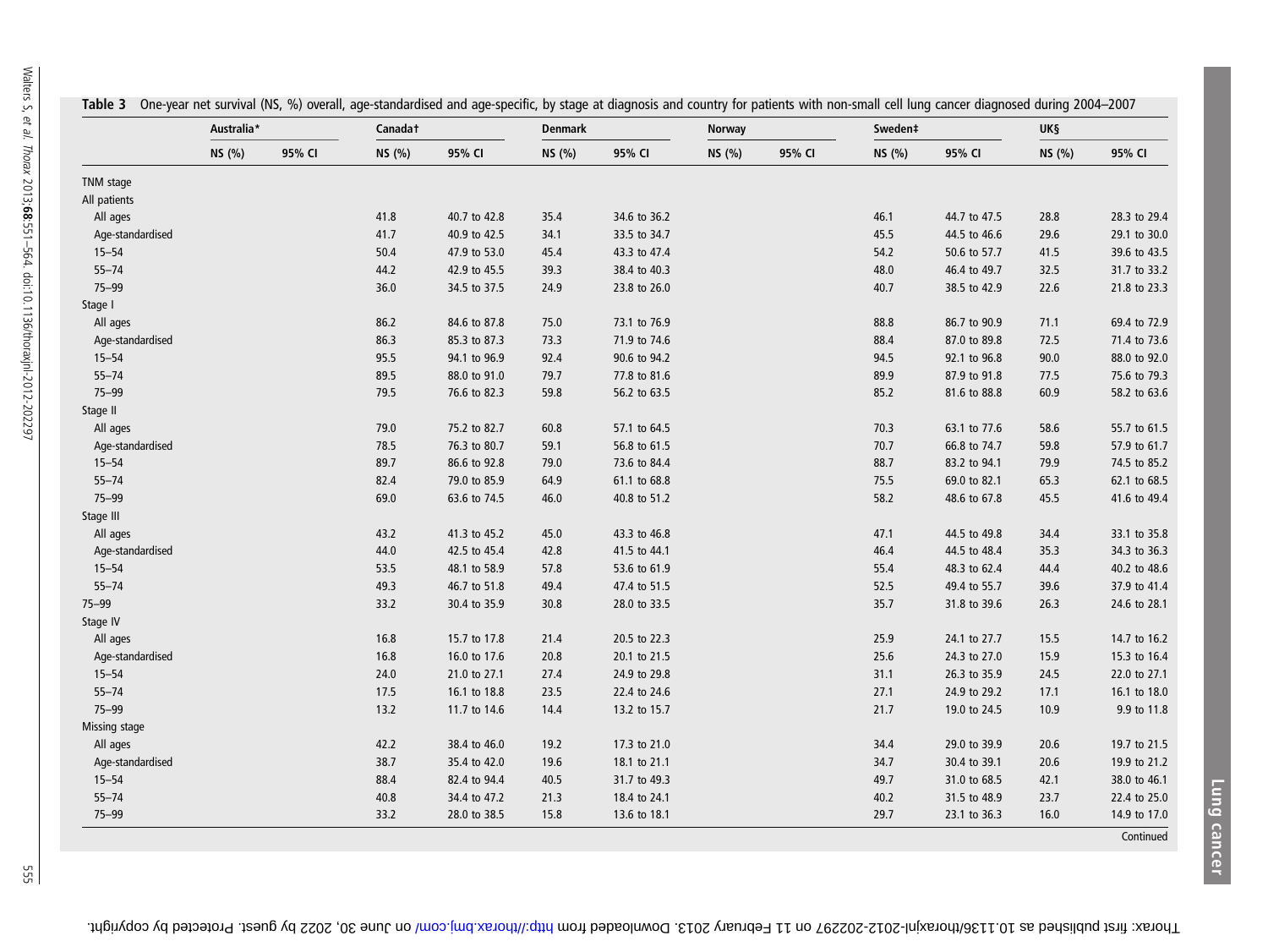|                         | Australia* |              | Canadat |              | <b>Denmark</b> |              | Norway |              | Sweden‡ |              | <b>UKS</b> |              |
|-------------------------|------------|--------------|---------|--------------|----------------|--------------|--------|--------------|---------|--------------|------------|--------------|
|                         | NS(%)      | 95% CI       | NS (%)  | 95% CI       | NS (%)         | 95% CI       | NS (%) | 95% CI       | NS (%)  | 95% CI       | NS (%)     | 95% CI       |
| SEER Summary Stage 2000 |            |              |         |              |                |              |        |              |         |              |            |              |
| All patients            |            |              |         |              |                |              |        |              |         |              |            |              |
| All ages                | 41.8       | 40.9 to 42.7 | 41.8    | 40.8 to 42.8 | 35.4           | 34.6 to 36.2 | 38.4   | 37.4 to 39.5 | 46.0    | 44.6 to 47.5 | 30.4       | 28.8 to 31.9 |
| Age-standardised        | 42.4       | 41.7 to 43.1 | 42.0    | 41.3 to 42.8 | 34.6           | 34.0 to 35.2 | 38.5   | 37.7 to 39.3 | 45.8    | 44.7 to 46.8 | 30.9       | 29.7 to 32.0 |
| $15 - 54$               | 53.5       | 51.1 to 56.0 | 50.1    | 47.5 to 52.7 | 45.0           | 43.0 to 47.1 | 49.8   | 46.9 to 52.7 | 53.8    | 50.3 to 57.4 | 46.1       | 41.3 to 50.9 |
| $55 - 74$               | 46.4       | 45.3 to 47.6 | 44.2    | 42.9 to 45.4 | 39.2           | 38.3 to 40.2 | 42.9   | 41.6 to 44.2 | 47.9    | 46.3 to 49.6 | 32.5       | 30.6 to 34.4 |
| $75 - 99$               | 32.8       | 31.5 to 34.0 | 36.2    | 34.7 to 37.6 | 25.1           | 24.0 to 26.2 | 29.0   | 27.6 to 30.5 | 40.8    | 38.6 to 42.9 | 24.3       | 22.2 to 26.4 |
| Localised               |            |              |         |              |                |              |        |              |         |              |            |              |
| All ages                | 63.2       | 61.5 to 64.9 | 85.8    | 84.2 to 87.5 | 73.9           | 71.9 to 75.8 | 74.9   | 72.6 to 77.1 | 88.3    | 86.2 to 90.5 | 67.5       | 62.9 to 72.1 |
| Age-standardised        | 64.4       | 63.3 to 65.5 | 86.1    | 85.1 to 87.0 | 72.5           | 71.3 to 73.7 | 74.9   | 73.6 to 76.2 | 87.8    | 86.5 to 89.0 | 68.1       | 65.7 to 70.6 |
| $15 - 54$               | 83.8       | 81.3 to 86.2 | 94.1    | 93.1 to 95.2 | 87.4           | 85.5 to 89.3 | 89.1   | 87.2 to 91.0 | 95.4    | 94.2 to 96.6 | 85.9       | 82.7 to 89.0 |
| $55 - 74$               | 71.4       | 69.6 to 73.2 | 89.7    | 88.3 to 91.0 | 78.3           | 76.5 to 80.1 | 80.3   | 78.3 to 82.3 | 90.8    | 89.1 to 92.6 | 74.1       | 70.0 to 78.2 |
| $75 - 99$               | 48.5       | 46.1 to 50.9 | 78.5    | 76.0 to 80.9 | 60.5           | 57.5 to 63.4 | 63.4   | 60.1 to 66.6 | 81.7    | 78.5 to 85.0 | 55.8       | 50.0 to 61.6 |
| Regional                |            |              |         |              |                |              |        |              |         |              |            |              |
| All ages                | 52.8       | 50.7 to 54.9 | 53.6    | 51.5 to 55.7 | 51.2           | 49.4 to 53.0 | 47.4   | 45.4 to 49.4 | 54.2    | 51.3 to 57.1 | 46.5       | 42.4 to 50.7 |
| Age-standardised        | 52.3       | 51.1 to 53.6 | 55.2    | 54.1 to 56.4 | 50.0           | 48.9 to 51.1 | 47.6   | 46.4 to 48.7 | 54.7    | 53.2 to 56.3 | 46.3       | 44.1 to 48.5 |
| $15 - 54$               | 67.1       | 64.1 to 70.2 | 69.7    | 67.1 to 72.4 | 64.9           | 62.1 to 67.6 | 63.1   | 60.2 to 66.1 | 68.9    | 65.6 to 72.3 | 61.6       | 57.0 to 66.1 |
| $55 - 74$               | 58.4       | 56.2 to 60.6 | 61.2    | 59.0 to 63.3 | 56.1           | 54.2 to 58.0 | 54.1   | 52.1 to 56.2 | 60.9    | 58.1 to 63.7 | 52.2       | 48.0 to 56.3 |
| $75 - 99$               | 37.8       | 35.2 to 40.4 | 39.9    | 37.4 to 42.4 | 36.3           | 34.0 to 38.6 | 32.9   | 30.6 to 35.3 | 40.3    | 36.9 to 43.7 | 32.6       | 28.1 to 37.1 |
| <b>Distant</b>          |            |              |         |              |                |              |        |              |         |              |            |              |
| All ages                | 17.6       | 16.5 to 18.6 | 18.5    | 17.4 to 19.6 | 22.9           | 22.0 to 23.8 | 18.3   | 17.1 to 19.5 | 27.3    | 25.6 to 28.9 | 18.6       | 16.4 to 20.8 |
| Age-standardised        | 17.9       | 17.1 to 18.7 | 18.7    | 17.9 to 19.5 | 22.4           | 21.8 to 23.1 | 18.5   | 17.7 to 19.4 | 27.1    | 25.9 to 28.4 | 18.3       | 16.7 to 20.0 |
| $15 - 54$               | 30.1       | 26.8 to 33.4 | 25.0    | 22.1 to 28.0 | 29.3           | 27.0 to 31.7 | 26.3   | 22.8 to 29.8 | 31.9    | 27.4 to 36.4 | 25.1       | 18.9 to 31.4 |
| $55 - 74$               | 19.6       | 18.2 to 21.0 | 19.4    | 18.0 to 20.7 | 25.1           | 24.0 to 26.2 | 20.6   | 19.1 to 22.2 | 29.0    | 26.9 to 31.0 | 19.3       | 16.8 to 21.9 |
| $75 - 99$               | 10.1       | 8.9 to 11.4  | 15.0    | 13.5 to 16.5 | 15.6           | 14.3 to 16.8 | 12.1   | 10.6 to 13.5 | 22.3    | 19.8 to 24.8 | 14.3       | 11.2 to 17.5 |
| Missing stage           |            |              |         |              |                |              |        |              |         |              |            |              |
| All ages                | 45.8       | 44.0 to 47.7 | 42.3    | 38.6 to 45.9 | 19.3           | 17.4 to 21.2 | 42.2   | 38.9 to 45.4 | 35.0    | 29.5 to 40.5 | 23.2       | 21.0 to 25.4 |
| Age-standardised        | 45.6       | 44.2 to 47.0 | 40.2    | 37.1 to 43.2 | 19.9           | 18.4 to 21.5 | 41.8   | 39.3 to 44.4 | 35.5    | 31.2 to 39.9 | 23.1       | 21.4 to 24.8 |
| $15 - 54$               | 61.0       | 55.2 to 66.8 | 88.5    | 83.0 to 94.0 | 40.5           | 31.6 to 49.4 | 72.1   | 62.3 to 82.0 | 50.0    | 31.2 to 68.7 | 55.5       | 47.1 to 63.8 |
| $55 - 74$               | 50.4       | 47.9 to 52.9 | 42.9    | 37.1 to 48.7 | 21.8           | 18.9 to 24.7 | 49.7   | 45.1 to 54.3 | 41.0    | 32.3 to 49.8 | 24.3       | 21.3 to 27.3 |
| $75 - 99$               | 39.9       | 37.5 to 42.4 | 33.3    | 28.3 to 38.2 | 15.7           | 13.4 to 17.9 | 32.2   | 28.0 to 36.4 | 30.1    | 23.4 to 36.8 | 18.6       | 15.9 to 21.3 |

\*Australia: New South Wales.

†Canada: Alberta and Manitoba. ‡Sweden: Uppsala-Örebro and Stockholm-Gotland health regions.

§UK (TNM analysis): West Midlands Cancer Intelligence Unit Eastern Cancer Registration and Information Centre in England and Northern Ireland; UK (SEER analysis): Northern Ireland.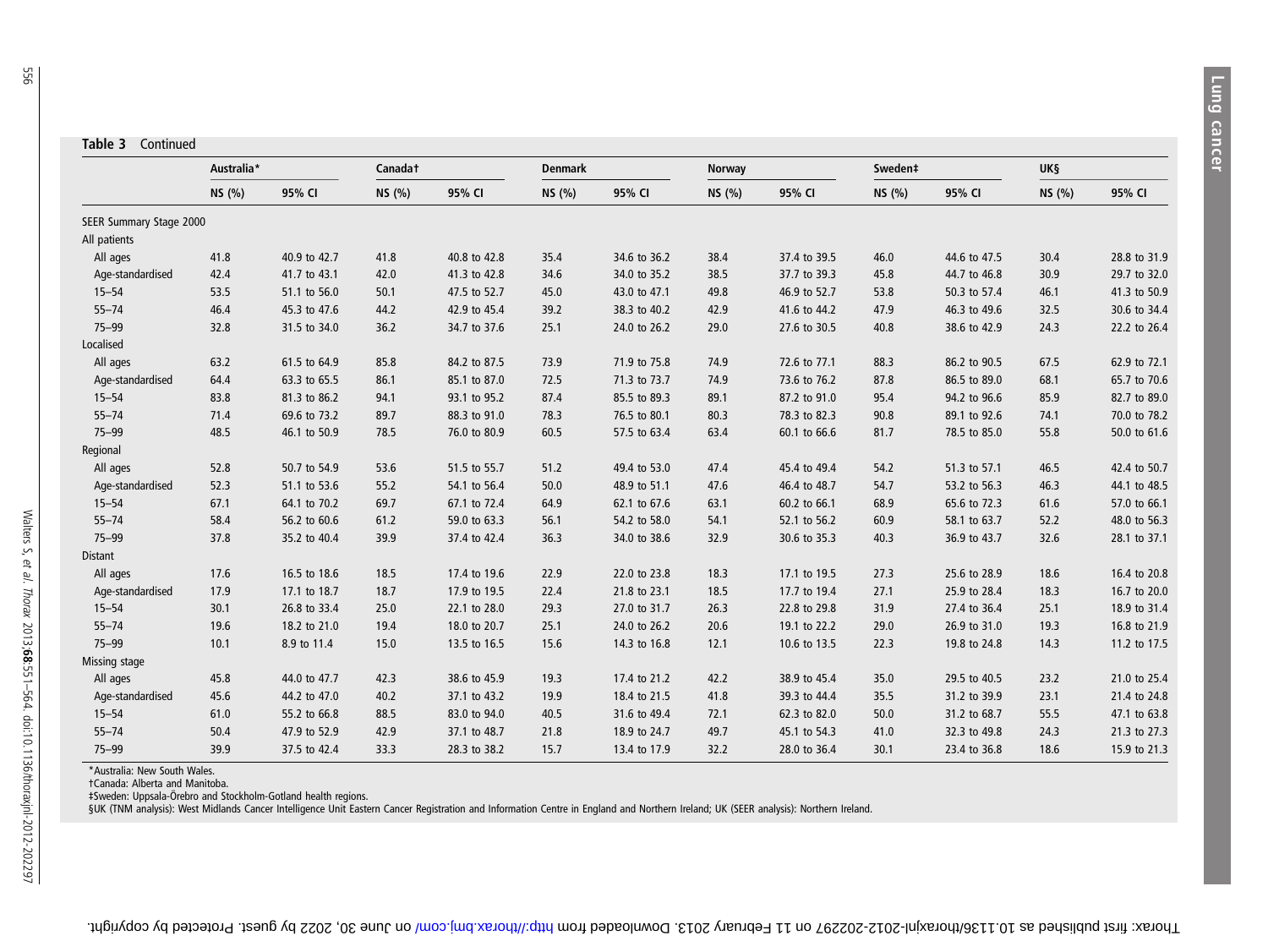Overall age-standardised 1-year net survival from NSCLC ranged from 30% in the UK to 46% in Sweden (table 3). Survival was also high (42%) in Australia and Canada and intermediate (34–39%) in Denmark and Norway. Overall estimates differ slightly between the TNM and SEER analyses because patients in England were only included in the TNM analyses (40% of all TNM-staged patients) and Australian and Norwegian patients were only included in the SEER analyses

(38% of all SEER patients). These exclusions affect the model results for the other countries.

One-year survival for patients with TNM stage I and II disease was significantly lower in the UK (stage I: 72.5%; stage II: 59.8%) and Denmark (stage I: 73.3%; stage II: 59.1%) than in Canada (stage I: 86.3%; stage II: 78.5%) and Sweden (stage I: 88.4%; stage II: 70.7%) (table 3). Survival was also lower in the UK for stage III (35.3% vs 42.8–46.4% elsewhere) and stage IV (15.9% vs 20.8–25.6% in Denmark



Figure 1 Age-standardised excess hazard (per 1000 person-years, log scale) from non-small cell lung cancer by stage, country and time since diagnosis: TNM stage (upper panel) and SEER Summary Stage 2000 (lower panel). Notes: (1) National data are used for Denmark and Norway. Other countries are represented by regional registries (Australia: New South Wales; Canada: Alberta and Manitoba; Sweden: Uppsala-Örebro and Stockholm-Gotland health regions; the UK (TNM analysis): West Midlands Cancer Intelligence Unit, the Eastern Cancer Registration and Information Centre in England and Northern Ireland; the UK (SEER analysis): Northern Ireland). (2) Bubbles are scaled to represent stage distribution at diagnosis.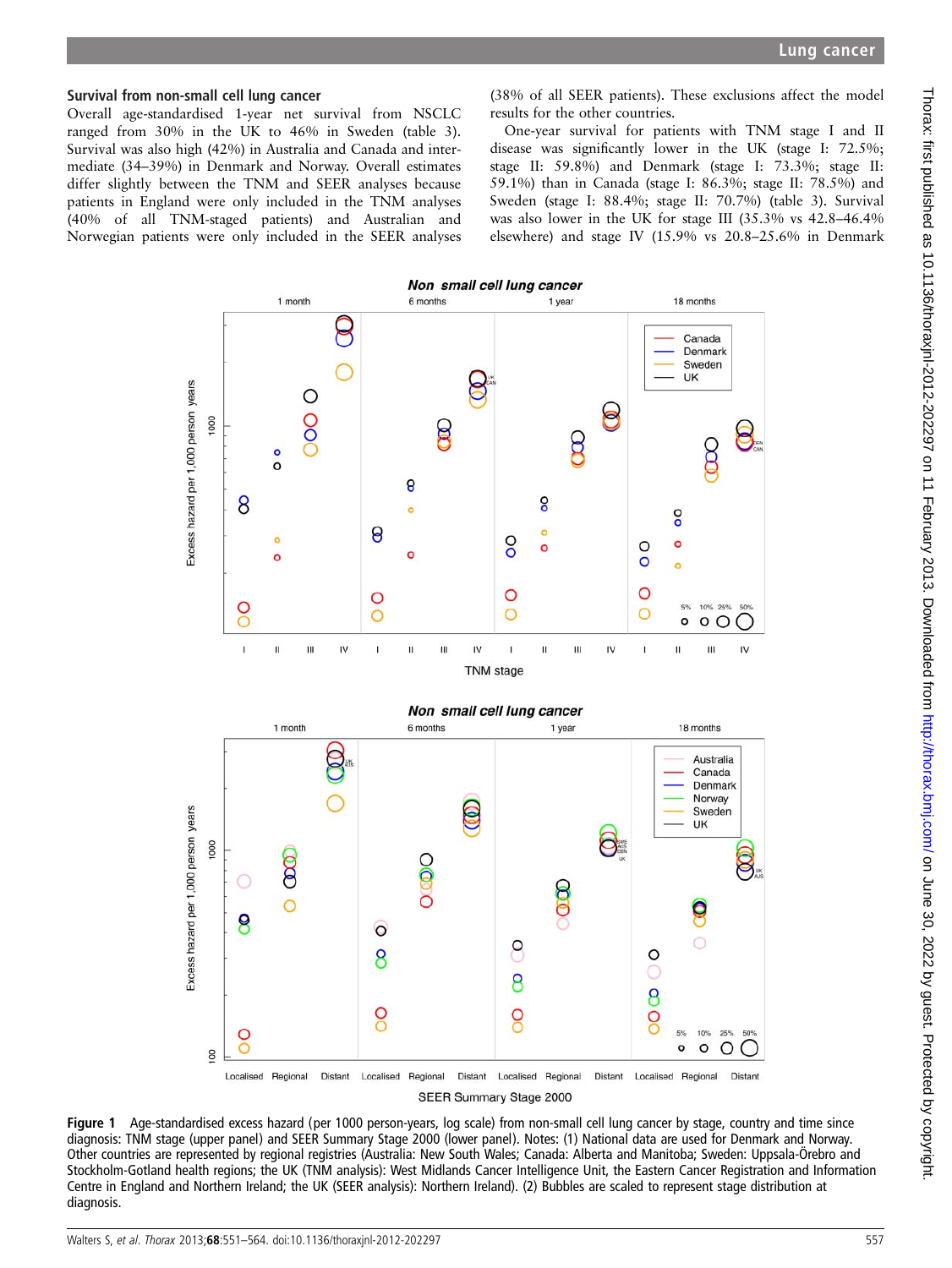and Sweden). The apparent survival advantage in Canada for early stage NSCLC was not evident at more advanced stage, and survival for stage IV disease was 16.8%, similar to that for patients in the UK.

For TNM stages I–II, the excess hazard in the UK and Denmark was higher than in Canada and Sweden at all time points up to 18 months, but the differences were widest soon after diagnosis, narrowing over the first year (figure 1). The excess hazard for stages III–IV NSCLC was consistently high in the UK.

Patients with 'localised' NSCLC in Australia had low survival, but survival for more advanced disease was average (table 3, figure 2). The excess hazard for Australian patients with 'regional' NSCLC declined more steeply with time than in other countries (figure 1). Norwegian patients had average stagespecific survival (table 3).

The inclusion of patients with imputed stage made no material difference to the survival patterns (figure 2).

#### Survival from small cell lung cancer

One-year age-standardised net survival from SCLC ranged from 24.9% in the UK to 36.6% in Sweden (TNM analyses), and from 23.1% in the UK to 38.7% in Sweden in the SEER analysis (table 4). The estimates differ because patients in England (38% of all patients) were only included in analyses by TNM stage, while Australian and Norwegian patients (38% of all patients) were only included in analyses by SEER stage.

Among patients with early stage SCLC (TNM stages I and II), survival was lower in the UK (55.9%) and Denmark (64.5%) than in Canada (71.1%) and Sweden (71.7%) (table 4). The UK had lower survival among patients with stage III (37.3% vs 47.9–52.2%) and stage IV disease (14.4% vs 17.9–27.6%). The excess hazard of death for UK patients with stage III SCLC was very high immediately after diagnosis but became average by 18 months (figure 3). Among patients with stage IV disease, the excess hazard in the UK and in Canada was high throughout the first 18 months.

Norway had average survival for patients diagnosed at each SEER stage, and the excess hazard was generally average throughout follow-up (figure 3). Patients in Australia had quite low stagespecific survival from SCLC (table 4). The range in the excess hazard between SEER stages was narrower in Australia than in other countries throughout follow-up (figure 3).

Survival estimates including patients with imputed stage were generally close to those for patients with known stage. The main exception was for the UK (Northern Ireland only) in the SEER analyses, where the number of patients was small (figure 4).

#### **DISCUSSION**

Lung cancer survival varied widely between these six wealthy countries in 2004–2007. Age-standardised 1-year net survival for NSCLC ranged from 30% in the UK to 46% in Sweden. Survival was relatively low in Denmark, intermediate in Norway and high in Australia and Canada. For SCLC, 1-year survival was 12–16% lower in the UK than in Sweden and Australia and intermediate elsewhere.

These survival differences are partly explained by differences in stage at diagnosis. Denmark in particular had a more adverse stage distribution. However, international differences in survival were also evident within each stage of disease for both types of lung cancer: generally low in the UK and high in Sweden. Denmark had low survival for patients with early stage disease but average survival for those with more advanced disease

while, in Canada, the comparatively high survival for early disease was not apparent for patients with more advanced disease. International differences in stage at diagnosis may arise because of differences in disease aetiology (which may affect the aggressiveness of disease), or delays in diagnosis or in the staging procedures themselves. Stage-specific survival may also vary because of differences in the quality of and access to stagespecific treatment.

Population-based survival estimates are invaluable for public health surveillance because they include all patients—young and old, rich and poor, with early or late disease and with or without comorbidity—not just the small percentage of younger, fitter patients typically recruited to clinical trials. This study was based on 57 352 unselected patients with lung cancer from population-based registries.

However, using such data requires extensive quality control<sup>16</sup> to ensure comparability of stage data. We consider our consolidation of raw data from different staging classifications to have been largely successful; the stage distributions by age, survival and morphology are clinically coherent as well as internally consistent and comparable with previous estimates,  $20-22$  but some potential for misclassification remains. For example, small



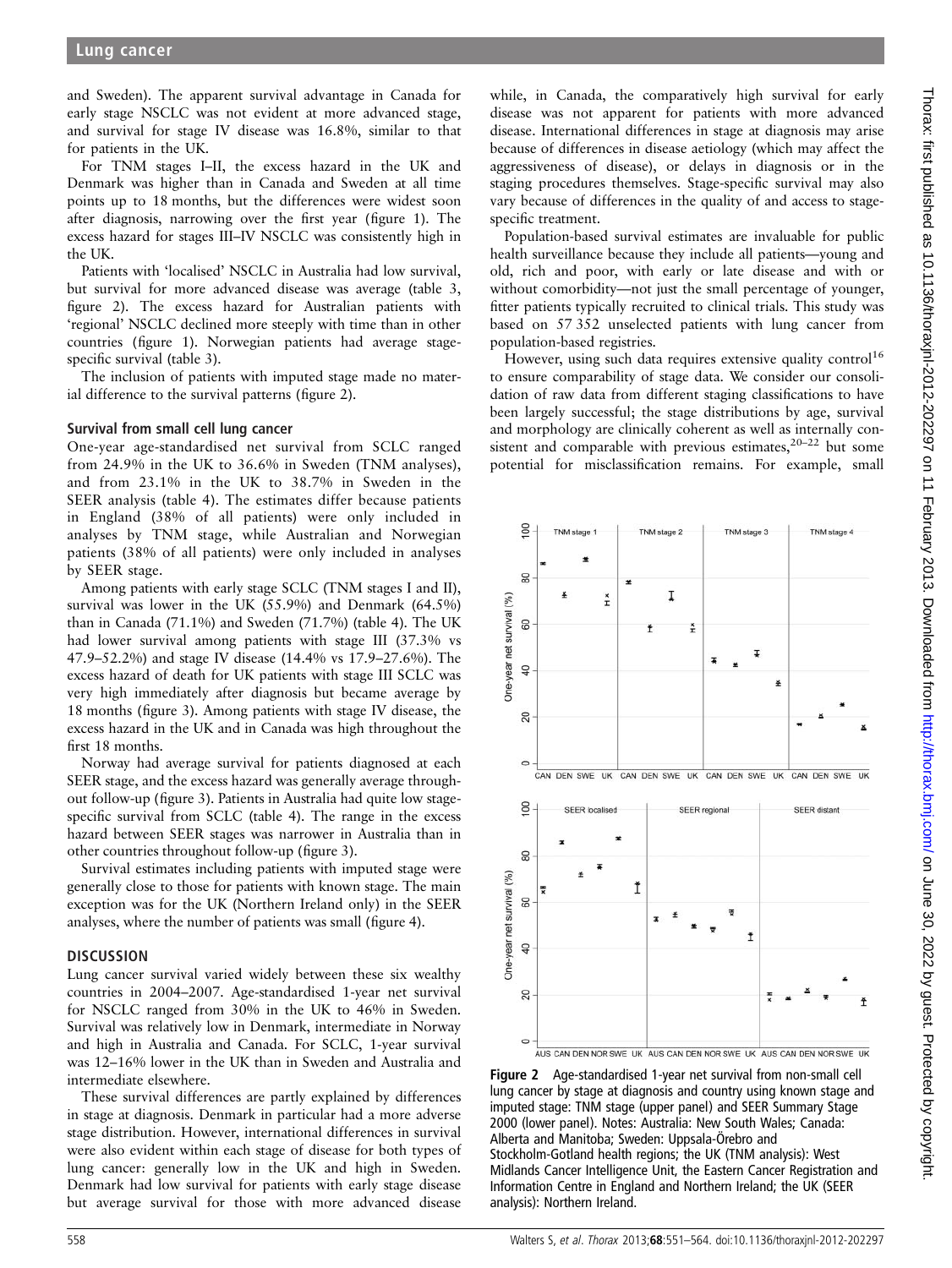|                         | Australia* |              | Canadat |                          | <b>Denmark</b> |              | Norway |              | Sweden# |               | UK§    |              |
|-------------------------|------------|--------------|---------|--------------------------|----------------|--------------|--------|--------------|---------|---------------|--------|--------------|
|                         | NS (%)     | 95% CI       | NS (%)  | 95% CI                   | NS (%)         | 95% CI       | NS (%) | 95% CI       | NS (%)  | 95% CI        | NS (%) | 95% CI       |
| TNM stage               |            |              |         |                          |                |              |        |              |         |               |        |              |
| All patients            |            |              |         |                          |                |              |        |              |         |               |        |              |
| All ages                |            |              | 30.7    | 28.3 to 33.0             | 30.8           | 29.1 to 32.5 |        |              | 36.1    | 32.9 to 39.3  | 24.7   | 23.3 to 26.1 |
| Age-standardised        |            |              | 30.0    | 28.0 to 32.1             | 30.6           | 29.1 to 32.0 |        |              | 36.6    | 33.8 to 39.4  | 24.9   | 23.7 to 26.1 |
| $15 - 54$               |            |              | 44.6    | 38.1 to 51.0             | 41.2           | 36.2 to 46.1 |        |              | 48.9    | 38.6 to 59.3  | 33.2   | 29.1 to 37.3 |
| $55 - 74$               |            |              | 32.9    | 30.1 to 35.8             | 33.9           | 31.9 to 36.0 |        |              | 39.2    | 35.4 to 43.0  | 27.9   | 26.2 to 29.6 |
| 75-99                   |            |              | 17.5    | 14.0 to 20.9             | 18.1           | 15.7 to 20.5 |        |              | 26.0    | 21.1 to 30.8  | 14.4   | 12.5 to 16.2 |
| Stage I and II          |            |              |         |                          |                |              |        |              |         |               |        |              |
| All ages                |            |              | 71.7    | 60.4 to 83.1             | 65.2           | 56.5 to 73.9 |        |              | 70.3    | 56.7 to 83.9  | $56.0$ | 48.7 to 63.4 |
| Age-standardised        |            |              | 71.1    | 61.5 to 80.7             | 64.5           | 57.1 to 71.9 |        |              | 71.7    | 59.8 to 83.7  | 55.9   | 49.6 to 62.2 |
| $15 - 54$               |            |              | 94.9    | 88.6 to 100.0            | 82.6           | 66.9 to 98.4 |        |              | 99.9    | 99.6 to 100.0 | 82.2   | 70.5 to 93.8 |
| $55 - 74$               |            |              | 77.2    | 65.0 to 89.4             | 71.7           | 61.8 to 81.5 |        |              | 72.5    | 55.4 to 89.6  | 57.3   | 48.7 to 65.9 |
| $75 - 99$               |            |              | 48.6    | 25.7 to 71.6             | 44.6           | 29.3 to 59.9 |        |              | 60.0    | 38.6 to 81.4  | 44.9   | 32.4 to 57.5 |
| Stage III               |            |              |         |                          |                |              |        |              |         |               |        |              |
| All ages                |            |              | 48.5    | 43.8 to 53.1             | 51.0           | 46.8 to 55.3 |        |              | 51.6    | 45.0 to 58.1  | 36.9   | 32.8 to 41.0 |
| Age-standardised        |            |              | 47.9    | 43.9 to 52.0             | 50.6           | 47.1 to 54.2 |        |              | 52.2    | 46.6 to 57.8  | 37.3   | 33.9 to 40.7 |
| $15 - 54$               |            |              | 71.0    | 59.6 to 82.3             | 74.3           | 66.3 to 82.3 |        |              | 63.0    | 45.4 to 80.5  | 50.8   | 40.5 to 61.0 |
| $55 - 74$               |            |              | 51.1    | 45.6 to 56.7             | 52.7           | 47.8 to 57.7 |        |              | 54.7    | 47.0 to 62.4  | 42.2   | 37.3 to 47.1 |
| 75-99                   |            |              | 29.4    | 21.9 to 36.9             | 35.3           | 28.4 to 42.1 |        |              | 41.6    | 31.4 to 51.8  | 18.8   | 13.1 to 24.5 |
| Stage IV                |            |              |         |                          |                |              |        |              |         |               |        |              |
| All ages                |            |              | 18.3    | 15.8 to 20.8             | 23.0           | 21.1 to 24.9 |        |              | 26.8    | 23.0 to 30.6  | 14.4   | 12.7 to 16.2 |
| Age-standardised        |            |              | 17.9    | 16.1 to 19.8             | 23.0           | 21.5 to 24.4 |        |              | 27.6    | 24.6 to 30.6  | 14.4   | 13.1 to 15.8 |
| $15 - 54$               |            |              | 31.5    | 25.6 to 37.4             | 35.5           | 31.0 to 39.9 |        |              | 39.4    | 30.1 to 48.7  | 19.9   | 15.8 to 24.0 |
| $55 - 74$               |            |              | 18.7    | 16.1 to 21.3             | 23.8           | 21.8 to 25.7 |        |              | 28.6    | 24.5 to 32.8  | 14.7   | 12.9 to 16.5 |
| $75 - 99$               |            |              | 10.0    | 7.1 to 13.0              | 15.0           | 12.3 to 17.7 |        |              | 19.5    | 13.9 to 25.2  | 11.1   | 8.7 to 13.6  |
| Missing stage           |            |              |         |                          |                |              |        |              |         |               |        |              |
| All ages                |            |              | 20.5    | 6.1 to 35.0              | 23.2           | 17.9 to 28.6 |        |              | 16.9    | 5.4 to 28.4   | 24.4   | 22.3 to 26.6 |
| Age-standardised        |            |              | 23.0    | 13.6 to 32.4             | 24.3           | 20.7 to 27.9 |        |              | 16.8    | 9.5 to 24.2   | 24.2   | 22.4 to 26.1 |
| $15 - 54$               |            |              |         | Not possible to estimate | 38.2           | 29.2 to 47.2 |        |              | 29.3    | 14.0 to 44.5  | 38.2   | 30.8 to 45.6 |
| $55 - 74$               |            |              | 25.7    | 9.7 to 41.7              | 27.3           | 21.3 to 33.3 |        |              | 21.1    | 7.8 to 34.4   | 28.0   | 25.3 to 30.8 |
| $75 - 99$               |            |              | 13.3    | 0.9 to 25.7              | 14.3           | 9.4 to 19.2  |        |              | 7.9     | 0.0 to 16.1   | 13.7   | 11.0 to 16.4 |
| SEER Summary Stage 2000 |            |              |         |                          |                |              |        |              |         |               |        |              |
| All patients            |            |              |         |                          |                |              |        |              |         |               |        |              |
| All ages                | 37.5       | 35.0 to 39.9 | 32.9    | 30.4 to 35.5             | 33.4           | 31.6 to 35.2 | 33.4   | 31.2 to 35.5 | 38.2    | 34.8 to 41.5  | 23.9   | 20.1 to 27.6 |
| Age-standardised        | 38.6       | 36.5 to 40.6 | 32.3    | 30.2 to 34.4             | 33.1           | 31.5 to 34.6 | 33.3   | 31.4 to 35.1 | 38.7    | 35.8 to 41.5  | 23.1   | 19.9 to 26.4 |
| $15 - 54$               | 54.5       | 48.3 to 60.6 | 46.7    | 40.2 to 53.2             | 43.8           | 38.8 to 48.9 | 54.2   | 48.1 to 60.2 | 51.2    | 40.9 to 61.4  | 34.5   | 25.5 to 43.6 |
| $55 - 74$               | 41.6       | 38.6 to 44.5 | 35.2    | 32.2 to 38.2             | 36.4           | 34.3 to 38.6 | 37.2   | 34.4 to 39.9 | 41.3    | 37.3 to 45.2  | 24.3   | 19.8 to 28.8 |
| 75-99                   | 24.8       | 21.3 to 28.2 | 19.8    | 16.1 to 23.5             | 20.7           | 18.1 to 23.2 | 16.7   | 14.0 to 19.5 | 28.0    | 22.9 to 33.0  | 15.3   | 9.4 to 21.2  |

559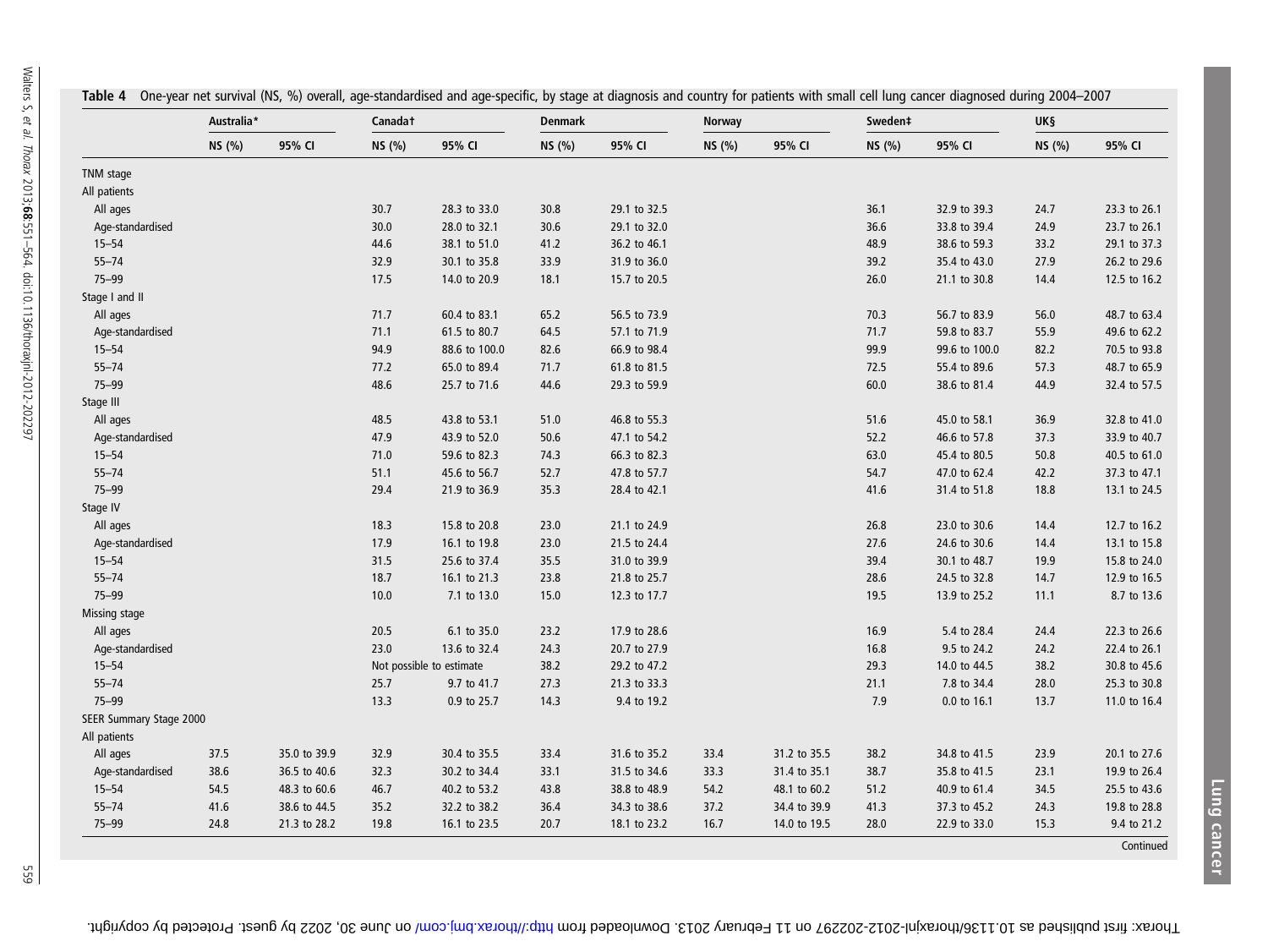Table 4 Continued

|                  | Australia* |              | Canadat |                          | <b>Denmark</b> |              | Norway |              | Sweden# |              | <b>UKS</b> |               |
|------------------|------------|--------------|---------|--------------------------|----------------|--------------|--------|--------------|---------|--------------|------------|---------------|
|                  | NS (%)     | 95% CI       | NS (%)  | 95% CI                   | NS (%)         | 95% CI       | NS (%) | 95% CI       | NS (%)  | 95% CI       | NS (%)     | 95% CI        |
| Localised        |            |              |         |                          |                |              |        |              |         |              |            |               |
| All ages         | 53.7       | 48.2 to 59.1 | 74.4    | 61.9 to 86.9             | 60.8           | 49.8 to 71.7 | 65.9   | 55.5 to 76.2 | 72.4    | 56.5 to 88.4 | 43.6       | 23.7 to 63.5  |
| Age-standardised | 53.0       | 49.0 to 57.0 | 75.8    | 67.8 to 83.7             | 61.7           | 54.6 to 68.7 | 65.9   | 59.1 to 72.6 | 74.0    | 64.1 to 83.9 | 41.2       | 27.9 to 54.5  |
| $15 - 54$        | 77.2       | 70.1 to 84.3 | 90.4    | 84.1 to 96.6             | 80.9           | 72.8 to 89.0 | 83.8   | 76.7 to 90.9 | 90.0    | 82.6 to 97.4 | 74.0       | 58.7 to 89.4  |
| $55 - 74$        | 57.9       | 52.1 to 63.8 | 78.6    | 67.3 to 89.8             | 65.5           | 55.0 to 75.9 | 68.8   | 58.9 to 78.8 | 77.1    | 63.1 to 91.2 | 44.1       | 22.7 to 65.5  |
| $75 - 99$        | 35.1       | 27.3 to 42.8 | 62.2    | 44.5 to 79.9             | 46.5           | 32.5 to 60.4 | 52.8   | 39.1 to 66.5 | 62.3    | 41.3 to 83.2 | 24.3       | 2.9 to 45.8   |
| Regional         |            |              |         |                          |                |              |        |              |         |              |            |               |
| All ages         | 35.4       | 29.2 to 41.5 | 50.6    | 44.9 to 56.2             | 54.0           | 48.6 to 59.5 | 50.7   | 45.8 to 55.5 | 56.6    | 47.8 to 65.3 | 51.0       | 34.0 to 67.9  |
| Age-standardised | 37.2       | 31.8 to 42.6 | 50.1    | 45.4 to 54.8             | 54.1           | 49.6 to 58.6 | 49.3   | 45.1 to 53.4 | 57.4    | 50.1 to 64.8 | 51.9       | 37.0 to 66.7  |
| $15 - 54$        | 52.1       | 36.1 to 68.2 | 74.7    | 63.2 to 86.2             | 70.2           | 59.3 to 81.1 | 75.2   | 66.0 to 84.4 | 71.7    | 51.1 to 92.2 | 76.5       | 41.1 to 100.0 |
| $55 - 74$        | 41.1       | 33.3 to 48.9 | 53.9    | 47.3 to 60.4             | 56.3           | 50.2 to 62.4 | 55.1   | 49.1 to 61.0 | 60.2    | 50.0 to 70.4 | 59.1       | 36.4 to 81.8  |
| $75 - 99$        | 19.7       | 11.1 to 28.2 | 30.1    | 21.5 to 38.7             | 41.6           | 32.2 to 50.9 | 25.4   | 17.5 to 33.2 | 44.8    | 31.2 to 58.5 | 22.0       | 0.7 to 43.3   |
| <b>Distant</b>   |            |              |         |                          |                |              |        |              |         |              |            |               |
| All ages         | 19.8       | 17.1 to 22.4 | 23.4    | 20.7 to 26.1             | 28.8           | 26.8 to 30.7 | 22.9   | 20.5 to 25.3 | 32.1    | 28.5 to 35.8 | 14.1       | 9.6 to 18.6   |
| Age-standardised | 20.9       | 18.5 to 23.3 | 22.8    | 20.5 to 25.0             | 28.4           | 26.7 to 30.0 | 23.3   | 21.2 to 25.4 | 32.6    | 29.5 to 35.8 | 14.0       | 9.9 to 18.1   |
| $15 - 54$        | 31.3       | 22.2 to 40.4 | 37.5    | 30.2 to 44.7             | 40.3           | 34.7 to 45.9 | 40.1   | 32.0 to 48.3 | 38.7    | 27.4 to 50.0 | 11.7       | 4.6 to 18.8   |
| $55 - 74$        | 23.0       | 19.6 to 26.4 | 24.4    | 21.2 to 27.6             | 31.1           | 28.8 to 33.5 | 25.8   | 22.7 to 28.8 | 35.5    | 31.2 to 39.8 | 14.9       | 9.8 to 20.0   |
| $75 - 99$        | 10.9       | 7.6 to 14.2  | 12.6    | 8.9 to 16.3              | 16.2           | 13.4 to 18.9 | 11.1   | 8.4 to 13.7  | 22.3    | 16.7 to 27.9 | 13.4       | 2.9 to 24.0   |
| Missing stage    |            |              |         |                          |                |              |        |              |         |              |            |               |
| All ages         | 57.8       | 52.3 to 63.3 | 26.0    | 14.4 to 37.7             | 25.5           | 19.8 to 31.1 | 39.0   | 31.0 to 46.9 | 17.1    | 6.1 to 28.2  | 26.3       | 20.5 to 32.1  |
| Age-standardised | 57.8       | 53.9 to 61.7 | 26.8    | 19.3 to 34.3             | 26.7           | 22.7 to 30.7 | 37.5   | 32.1 to 42.9 | 16.9    | 9.6 to 24.1  | 25.6       | 21.4 to 29.7  |
| $15 - 54$        | 75.7       | 67.9 to 83.5 |         | Not possible to estimate | 47.5           | 35.6 to 59.3 | 59.3   | 47.5 to 71.2 | 32.9    | 16.7 to 49.1 | 45.7       | 34.7 to 56.7  |
| $55 - 74$        | 62.4       | 56.7 to 68.1 | 31.7    | 18.9 to 44.5             | 30.2           | 23.6 to 36.8 | 43.6   | 35.0 to 52.3 | 22.0    | 8.5 to 35.5  | 29.8       | 22.9 to 36.7  |
| $75 - 99$        | 44.8       | 37.6 to 52.0 | 15.4    | 5.1 to 25.7              | 14.4           | 9.1 to 19.6  | 21.3   | 13.0 to 29.6 | 6.3     | 0.0 to 13.1  | 12.9       | 7.7 to 18.1   |

\*Australia: New South Wales.

†Canada: Alberta and Manitoba.

‡Sweden: Uppsala-Örebro and Stockholm-Gotland health regions.<br>§UK (TNM analysis): West Midlands Cancer Intelligence Unit Eastern Cancer Registration and Information Centre in England and Northern Ireland; UK (SEER analysis

Walters S,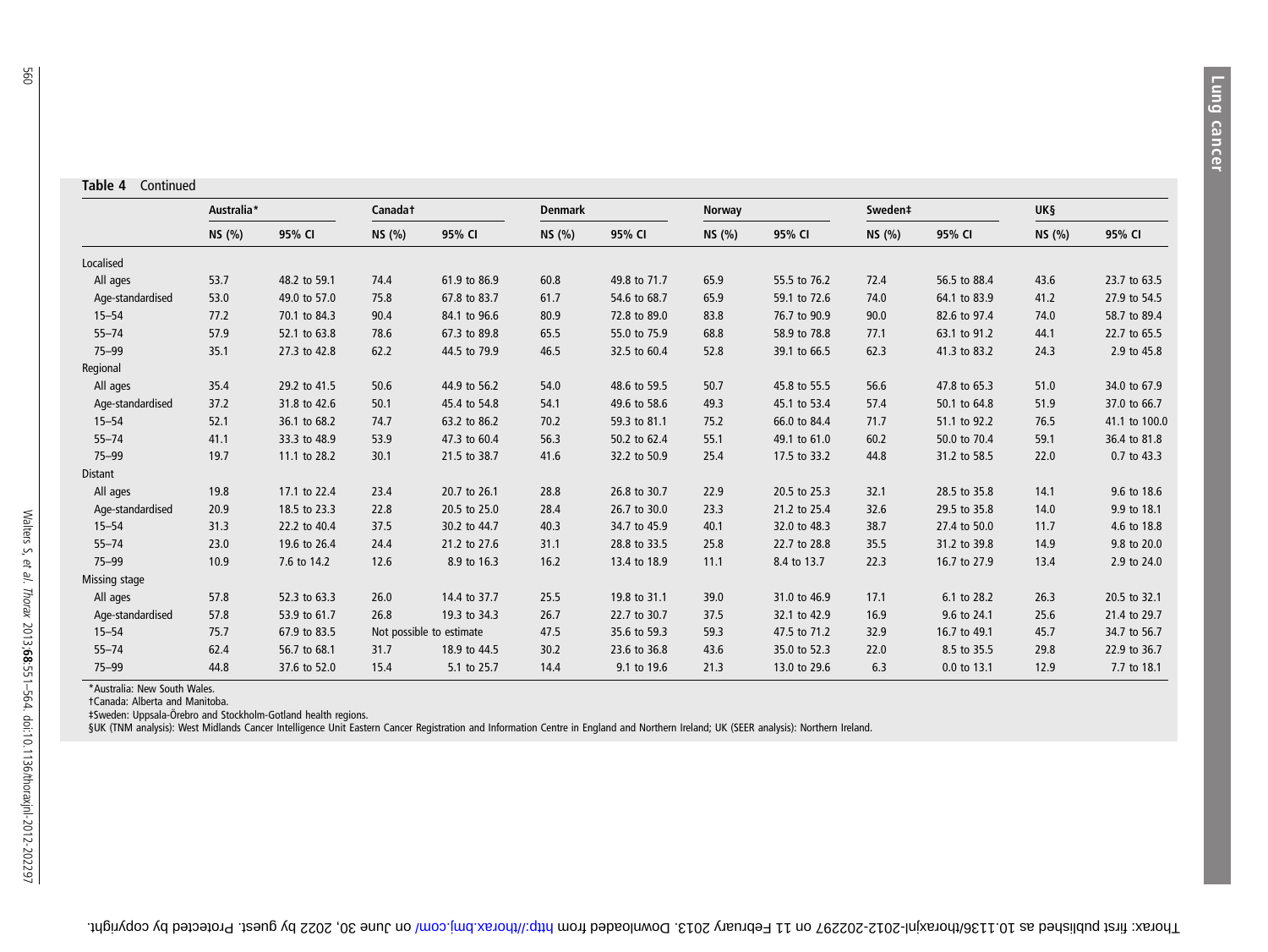Figure 3 Age-standardised excess hazard (per 1000 person-years, log scale) from small cell lung cancer by stage, country and time since diagnosis: TNM stage (upper panel) and SEER Summary Stage 2000 (lower panel). Notes: (1) National data are used for Denmark and Norway. Other countries are represented by regional registries (Australia: New South Wales; Canada: Alberta and Manitoba; Sweden: Uppsala-Örebro and Stockholm-Gotland health regions; the UK (TNM analysis): West Midlands Cancer Intelligence Unit, the Eastern Cancer Registration and Information Centre in England and Northern Ireland; the UK (SEER analysis): Northern Ireland). (2) Bubbles are scaled to represent stage distribution at diagnosis.



differences between the New South Wales coding scheme and SEER could explain why New South Wales has an apparently higher proportion of localised disease than elsewhere (eg, the distance of main stem bronchial tumours from the carina is not considered in the New South Wales system whereas it is in SEER). This down-staging in New South Wales produces lower stage-specific survival because their localised disease category includes some patients who would be classified as having a more advanced stage within SEER. We have detailed the potential misclassification when mapping T, N and M data to SEER and have made recommendations on the coding of stage at diagnosis for international surveillance of cancer control.<sup>16</sup>

Differences in the thoroughness of staging may also contribute to international variation in stage distributions and stage-specific survival. The proportion of histologicallyverified tumours varied widely, from 74.0% in the UK to 94.8% in Sweden. The high proportion in Sweden was consistent with published estimates,<sup>23</sup> and lower levels of histological verification in the UK are also well known, with mounting evidence that elderly patients are much less likely to undergo these invasive procedures in the UK due to concerns about their frailty.<sup>24</sup>

Low stage-specific survival in the UK could conceivably arise in part because of suboptimal staging, and this misclassification of stage in a proportion of patients could lead to inappropriate treatment and therefore overall lower survival. In order to understand the impact of different staging procedures on international differences in survival, cancer registries will need to capture information on the staging procedures used for each patient—for example, whether sensitive investigations such as positron emission tomography (PET)-CT were used—enabling patients with very low volume metastatic NSCLC to be correctly identified as having advanced disease, or whether liver function tests were used to identify advanced stage SCLC. At the very least, registries should record whether the recorded stage was defined clinically (based on physical examination, imaging or endoscopy) or following histological examination.

Stage data were missing for 2–43% of patients, despite restriction to those registries where at least 50% of patients were staged. Patients with missing data on stage tended to be older and to have poorer survival than staged patients. To reduce bias, we imputed stage where it was missing, using the available covariables.<sup>19</sup>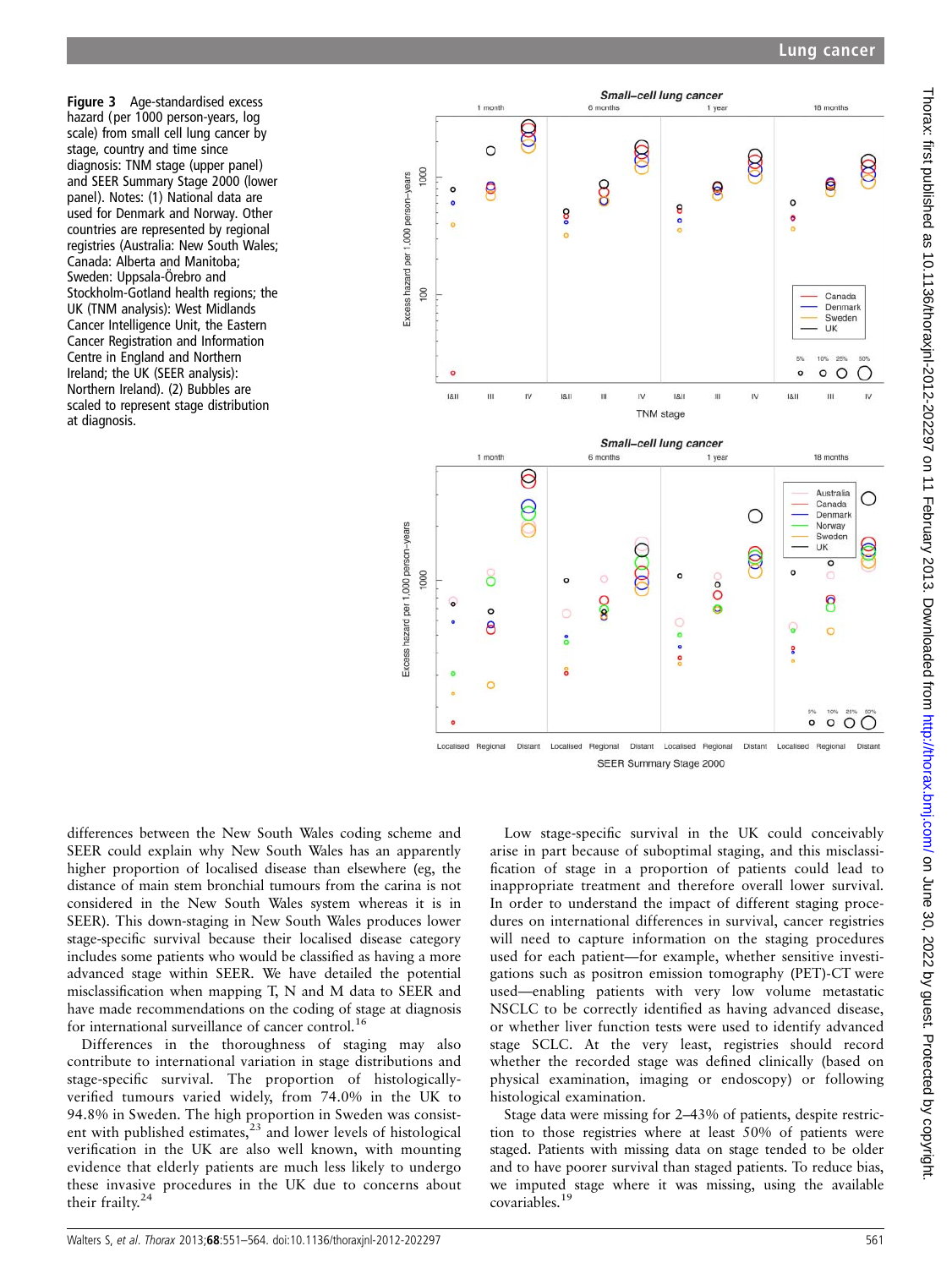

Figure 4 Age-standardised 1-year net survival from small cell lung cancer by stage at diagnosis and country using known stage and imputed stage: TNM stage (upper panel) and SEER Summary Stage 2000 (lower panel). Notes: Australia: New South Wales; Canada: Alberta and Manitoba; Sweden: Uppsala-Örebro and Stockholm-Gotland health regions; the UK (TNM analysis): West Midlands Cancer Intelligence Unit, the Eastern Cancer Registration and Information Centre in England and Northern Ireland; the UK (SEER analysis): Northern Ireland.

We used standard approaches to deal with other potential biases that face all international comparisons of cancer survival using population-based data, such as age standardisation to control for differences in the age distribution.<sup>25</sup> Nonetheless, some compositional differences remained: men made up over 59% of the patients in Australia, Norway and the UK compared with less than 54% elsewhere, and men generally have lower lung cancer survival than women.<sup>26</sup> The histological subtypes of lung cancer also varied. Non-microscopically verified cancers were grouped with NSCLC, but those could have included some patients with SCLC or misdiagnosed cancer. Any effect would have been small, but probably more important in the UK which had the lowest proportion of patients with histological confirmation (74.0%). The UK also had the lowest proportion of adenocarcinomas, which have a better prognosis, and this was true even after imputing morphology where it was missing (results not shown).

In general, the completeness of all these registries is high, but small differences in information capture could also contribute to differences in survival. In Sweden, cancer registrations are not initiated from death certificates as they are elsewhere, which may mean some patients with very poor survival are missed.

The effect on overall survival will be minimal given the very high completeness of the Swedish data.<sup>27</sup>

Despite these issues of data quality and comparability, there remains evidence of large international differences in lung cancer survival. For NSCLC, the low survival in Denmark is driven partly by more advanced stage at diagnosis. In the UK, the proportion of patients diagnosed at an early stage is also lower than elsewhere. A more advanced stage distribution may arise because of faster disease progression (possibly related to a higher incidence of smoking $^{28}$ ) or because of delays in diagnosis. Research has pointed to diagnostic delay in Denmark, and policies are now in place in Denmark and the UK to shorten the time to diagnosis.<sup>29</sup> 30

However, survival from NSCLC in the UK was also comparatively low for each stage of disease. Compared with Sweden, 1-year survival in the UK was statistically significantly 10–16% lower within each TNM stage I–IV and 9–19% lower than in Canada for stages I–III (survival for stage IV was low in Canada). Danish patients had low stage-specific survival for TNM stages I–II.

Patients in the UK also had lower overall survival from SCLC despite the relatively favourable stage distribution, because stage-specific survival at each stage was generally lower than elsewhere.

Low stage-specific survival may indicate poorer levels of stagespecific treatment. Previous studies have shown that surgery for lung cancer is less frequently performed in the UK $^{31}$   $\frac{32}{32}$  than elsewhere in Europe<sup>33 34</sup> or Canada.<sup>20 35</sup> Similarly, lower provision of chemotherapy and radiotherapy has been reported in the UK<sup>32</sup> than in Australia,<sup>36</sup> Canada<sup>20</sup> and Sweden.<sup>34</sup> These studies are not directly comparable because they use different methods, data and calendar periods. The overall pattern is nevertheless suggestive of the need for wider access to optimal treatment.

We are currently examining how far differences in treatment between the six ICBP countries may explain the variation in survival. Other explanations that may be considered include factors such as obesity, smoking, performance status and comorbidity. It would be desirable to have data on these factors, which may be more common in the countries with lower overall survival,<sup>33</sup> but such factors would have to be both highly prevalent and powerfully prognostic to explain the survival differences between countries reported here. Clinical choices may also be more conservative in some countries than others in the face of comorbidities, older age and lower performance status.

This study demonstrates wide differences between six wealthy countries in short-term survival from lung cancer, the most common cause of cancer death worldwide. These differences seem unlikely to be explained by artefacts of method or unrecorded confounders, and differences in stage at diagnosis and stage-specific treatment are likely to be important explanations.

The study also shows the importance of including stage at diagnosis in international survival comparisons. It is essential that the quality, completeness and comparability of stage data are improved, both in clinical settings and in population-based cancer registries, in order to facilitate surveillance of international trends in survival. Such comparisons incentivise policy development and act as benchmarks for setting national cancer plans.

#### Author affiliations <sup>1</sup>

<sup>&</sup>lt;sup>1</sup> Cancer Research UK Cancer Survival Group, Department of Non Communicable Disease Epidemiology, London School of Hygiene and Tropical Medicine, London, UK <sup>2</sup>National Cancer Intelligence Network, London, UK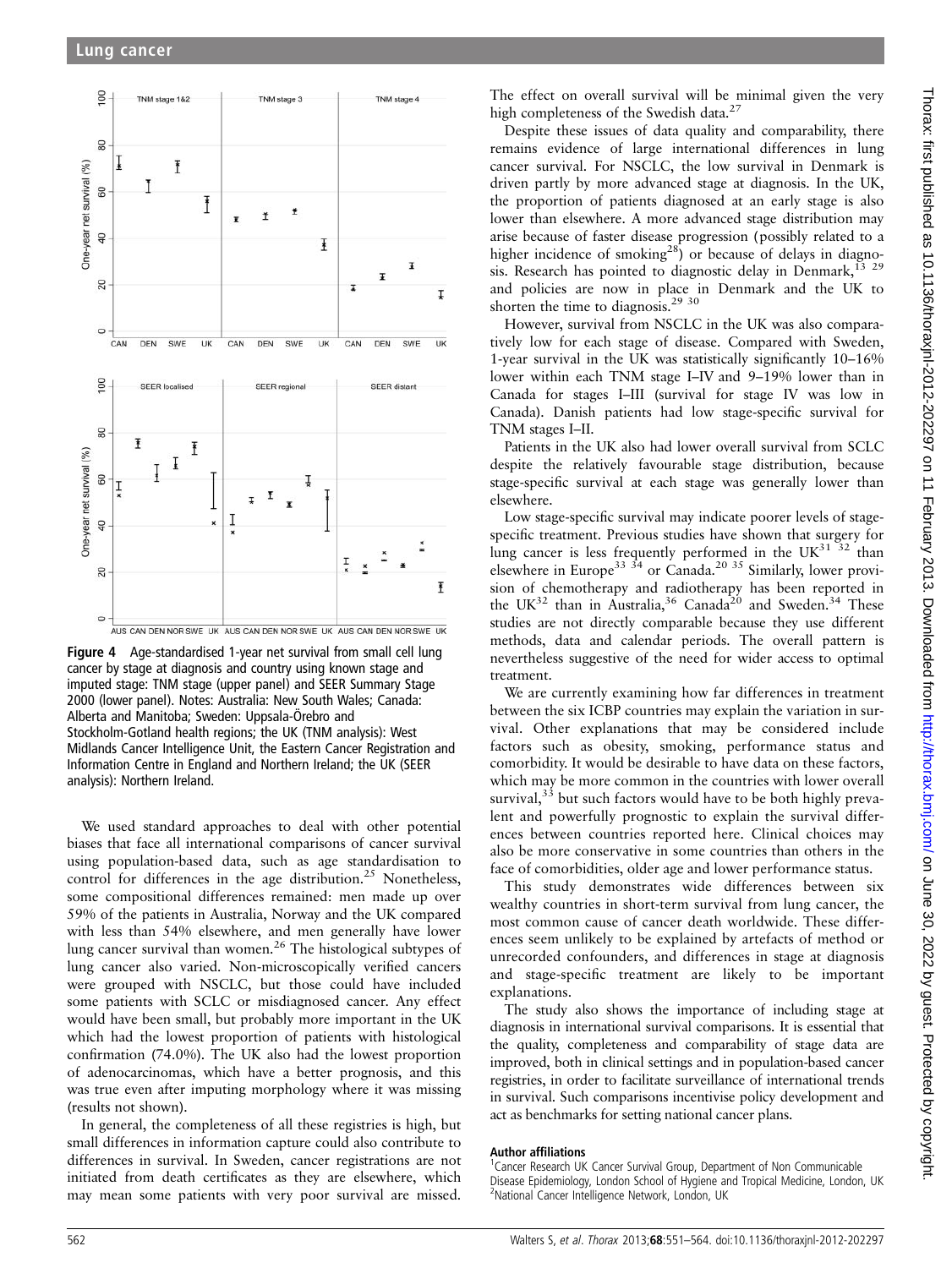<sup>3</sup>Department of Respiratory Medicine, Glenfield Hospital, University Hospitals of Leicester, Leicester, UK

4 Royal Marsden Hospital, London, UK

<sup>5</sup>School of Social and Community Medicine, University of Bristol, Bristol, UK

6 Department of Oncology, Gävle Hospital, Gävle, Sweden

7 Velindre NHS Trust, Cardiff, UK

<sup>8</sup>Department of Thoracic Surgery, Odense University Hospital, Odense, Denmark <sup>9</sup>Department of Respiratory Medicine and Allergology, Karolinska University Hospital Stockholm Sweden

<sup>10</sup>Department of Oncology, St Olavs Hospital, University Hospital of Trondheim, Trondheim, Norway

11Department of Cancer Prevention and Documentation, Danish Cancer Society, Copenhagen, Denmark

 $^{12}$ Northern Ireland Cancer Registry, Belfast, UK<br> $^{13}$ Danish Cancer Registry, Statens Serum Institut—National Institute for Health Data

and Disease Control, Copenhagen, Denmark<br><sup>14</sup>Alberta Health Services, Edmonton, Alberta, Canada

<sup>15</sup>Norwegian Cancer Registry, Oslo, Norway<br><sup>16</sup>Thames Cancer Registry, London, UK<br><sup>17</sup>Cancer Surveillance and Outcomes, British Columbia Cancer Agency, Vancouver, British Columbia, Canada<br><sup>18</sup>Cancer Intelligence and Surveillance Unit, Cardiff, UK

<sup>19</sup>Cancer Institute New South Wales, Sydney, New South Wales, Australia<sup>20</sup>Cancer Care Manitoba, Winnipeg, Manitoba, Canada<sup>21</sup>Department of Health, National Cancer Action Team, London, UK

Acknowledgements We thank the cancer registry staff in all jurisdictions, whose sustained efforts in data collection and quality control over many years have enabled lung cancer survival to be compared by stage at diagnosis. The authors would like to thank Martine Bomb, Catherine Foot and Donia Sadik at Cancer Research UK for their logistical support.

Collaborators ICBP Module 1 Working Group: Programme Board—Søren Brostrøm (Danish National Board of Health, Hospital Services and Emergency Management, Copenhagen, Denmark); Heather Bryant (Canadian Partnership Against Cancer, Toronto, Ontario, Canada); David Currow (Cancer Institute New South Wales, Sydney, New South Wales, Australia); Anna Gavin (Northern Ireland Cancer Registry, Belfast, UK); Gunilla Gunnarsson (Swedish Association of Local Authorities and Regions, Stockholm, Sweden); Jane Hanson (Welsh Cancer National Specialist Advisory Group, Cardiff, UK); Todd Harper (Cancer Council Victoria, Carlton, Victoria, Australia); Stein Kaasa (University Hospital of Trondheim, Trondheim, Norway); Michael A Richards (National Cancer Action Team, Department of Health, London, UK); Michael Sherar (Cancer Care Ontario, Toronto, Ontario, Canada); Bob Thomas (Department of Health Victoria, Melbourne, Victoria, Australia). Module 1 Collaborators and Cancer Registries-Jan Adolfsson (Regional Cancer Centre, Stockholm County Council and the CLINTEC Department, Karolinska Institutet, Stockholm, Sweden); Ole Andersen (National Board of Health, Health Planning Division, Copenhagen, Denmark); Heather Bryant (Canadian Partnership Against Cancer, Toronto, Ontario, Canada); Andy Coldman (Cancer Surveillance and Outcomes, British Columbia Cancer Agency, Vancouver, British Columbia, Canada); Dhali Dhaliwal (CancerCare Manitoba, Winnipeg, Manitoba, Canada); Gerda Engholm (Department of Cancer Prevention and Documentation, Danish Cancer Society, Copenhagen, Denmark); Anna Gavin (Northern Ireland Cancer Registry, Belfast, UK); David Forman (Section of Cancer Information, International Agency for Research on Cancer, Lyon, France); Marianne L Gjerstorff (Danish Cancer Registry, Statens Serum Institut—National Institute for Health Data and Disease Control, Copenhagen, Denmark); Juanita Hatcher (Alberta Health Services, Edmonton, Alberta, Canada); Charlotte Hosbond (National Board of Health, Copenhagen, Denmark); Tom B Johannesen (Norwegian Cancer Registry, Oslo, Norway); Mats Lambe (Regional Oncological Centre, Uppsala University Hospital, Uppsala, Sweden and the Karolinska Institutet, Stockholm, Sweden); Karen M Linklater (Thames Cancer Registry, London, UK); Loraine Marrett (Cancer Care Ontario, Toronto, Ontario, Canada); Colleen E McGahan (Cancer Surveillance and Outcomes, British Columbia Cancer Agency, Vancouver, British Columbia, Canada); John McLaughlin (Cancer Care Ontario, Toronto, Ontario, Canada); David Meechan (Trent Cancer Registry, Sheffield, UK); Richard Middleton (Northern Ireland Cancer Registry, Belfast, UK); Kamini Milnes (Cancer Care Ontario, Toronto, Ontario, Canada); Diane Nishri (Cancer Care Ontario, Toronto, Ontario, Canada); Nicola Quin (Cancer Council Victoria, Carlton, Victoria, Australia); Linda Rabenek (Cancer Care Ontario, Toronto, Ontario, Canada); Carol Russell (Alberta Health Services, Edmonton, Alberta, Canada); Janey Shin (Canadian Partnership Against Cancer, Toronto, Ontario, Canada); John Steward (Welsh Cancer Intelligence and Surveillance Unit, Cardiff, UK); Elizabeth Tracey (Cancer Institute New South Wales, Sydney, New South Wales, Australia); Donna Turner (CancerCare Manitoba, Winnipeg, Manitoba, Canada). Clinical Committee—Stefan Bergström (Department of Oncology, Central Hospital, Gävle, Sweden); Michael Boyer (Sydney Cancer Care Centre, Sydney, New South Wales,

Australia); John Butler (Royal Marsden Hospital, London, UK); William Evans ( Juravinski Cancer Centre at Hamilton Health Sciences, Cancer Care Ontario, Toronto ON, Canada); Louise Hanna (Velindre NHS Trust, Cardiff, UK); Erik Jakobsen (Odense University Hospital, Odense, Denmark); Karl Kölbeck (Karolinska University Hospital, Stockholm, Sweden); Jason Lester (Velindre NHS Trust, Cardiff, UK); Jonathan McAleese (Belfast City Hospital, Belfast, UK); Michael D Peake (NHS Cancer Improvement, National Cancer Intelligence Network, Department of Respiratory Medicine, Leicester, UK); Stein Sundstrøm (Department of Oncology, St Olavs Hospital, University Hospital of Trondheim, Trondheim Norway); Nicholas Young (School of Social and Community Medicine, University of Bristol, Bristol, UK); Ian Williamson (Royal Gwent Hospital, Newport, UK). Central Analytic Team—Sarah Walters, Camille Maringe, Michel P Coleman, Bernard Rachet (Cancer Research UK Cancer Survival Group, London School of Hygiene and Tropical Medicine, London, UK).

Contributors Programme Board (SB, HB, DC, AG, GG, JH, TH, SK, MAR, MS and BT) identified the questions and the countries to be studied, supervised the study and contributed to drafting the report. Module 1 collaborators ( JA, OA, HB, DF, AG, CH, TBJ, ML, MLG, DM, RM, NQ, LR, JS, JSt and ET) contributed to study design and drafting the report. Cancer registry contributors ( JA, HB, AC, DD, GE, AG, MLG, JH, TBJ, CL, ML, KML, LM, CEM, JMcL, DM, RM, KM, DN, CR, JSt, JS, ET and DT) collected, prepared and transmitted the raw data, advised on the protocol, corrected data after quality control and checked the results of the analyses. Clinical Committee (SB, MB, JB, WE, LH, EJ, KK, JL, JMcA, MDP, SS, NY and IW) advised on methodology, helped interpret the findings and contributed to drafting the report. Central Analytic Team (SW, CM, MPC and BR) drafted the protocol, obtained statutory and ethics approvals, had access to all the raw data, did the data preparation, quality control and analyses and drafted the report. All authors had access to the results of all steps of data preparation, quality control and analyses and contributed to the final report.

Funding This work was supported by the Department of Health, England. Cancer Research UK supports the Cancer Survival Group (C1336/A11700). The Northern Ireland Cancer Registry is funded by the Northern Ireland Public Health Agency.

Competing interests MAR is the National Cancer Director (England, funded by the Department of Health). Other authors declare that they have no conflicts of interest.

Provenance and peer review Not commissioned; externally peer reviewed.

#### **REFERENCES**

- 1 World Cancer Report. Lyon, France: International Agency for Research on Cancer, 2008.
- 2 Janssen-Heijnen ML, Coebergh JW. The changing epidemiology of lung cancer in Europe. Lung Cancer 2003;41:245–58.
- 3 Sankaranarayanan R, Swaminathan R. Cancer survival in Africa, Asia, the Caribbean and Central America. Lyon: International Agency for Research on Cancer, 2011.
- 4 Coleman MP, Quaresma M, Berrino F, et al. Cancer survival in five continents: a worldwide population-based study (CONCORD). Lancet Oncol 2008;9:730–56.
- Berrino F, De Angelis R, Sant M, et al. Survival for eight major cancers and all cancers combined for European adults diagnosed in 1995–99: results of the EUROCARE-4 study. Lancet Oncol 2007;8:773–83.
- 6 Department of Health. Improving outcomes: a strategy for cancer. London: Department of Health, 2011.
- Abdel-Rahman M, Stockton D, Rachet B, et al. What if cancer survival in Britain were the same as in Europe: how many deaths are avoidable? Br J Cancer 2009;101(Suppl 2):115–24.
- 8 Coleman MP, Forman D, Bryant H, et al. Cancer survival in Australia, Canada, Denmark, Norway, Sweden, and the UK, 1995–2007 (the International Cancer Benchmarking Partnership): an analysis of population-based cancer registry data. Lancet 2011;377:127–38.
- Ciccolallo L, Capocaccia R, Coleman MP, et al. Survival differences between European and US patients with colorectal cancer: role of stage at diagnosis and surgery. Gut 2005;54:268–73.
- 10 Sant M, Allemani C, Capocaccia R, et al. Stage at diagnosis is a key explanation of differences in breast cancer survival across Europe. Int J Cancer 2003;106:416–22.
- 11 Woods LM, Rachet B, O'Connell D, et al. Large differences in patterns of breast cancer survival between Australia and England: a comparative study using cancer registry data. Int J Cancer 2009;124:2391–9.
- 12 Maringe C, Walters S, Butler J, et al. Stage at diagnosis and ovarian cancer survival: evidence from the International Cancer Benchmarking Partnership. Gynecol Oncol 2012;127:75–82.
- 13 Storm HH, Dickman PW, Engeland A, et al. Do morphology and stage explain the inferior lung cancer survival in Denmark? Eur Respir J 1999;13:430-5.
- 14 Sobin LH, Gospodarowicz M, Wittekind C. TNM classification of malignant tumours. 7th edn. Oxford: Union for International Cancer Control (UICC), Wiley-Blackwell, 2009.
- 15 Young JL, Roffers SD, Ries LAG, et al. SEER summary staging manual-2000: Codes and Coding Instructions. NIH Pub. No. 01-4969. Bethesda: National Cancer Institute, 2001.